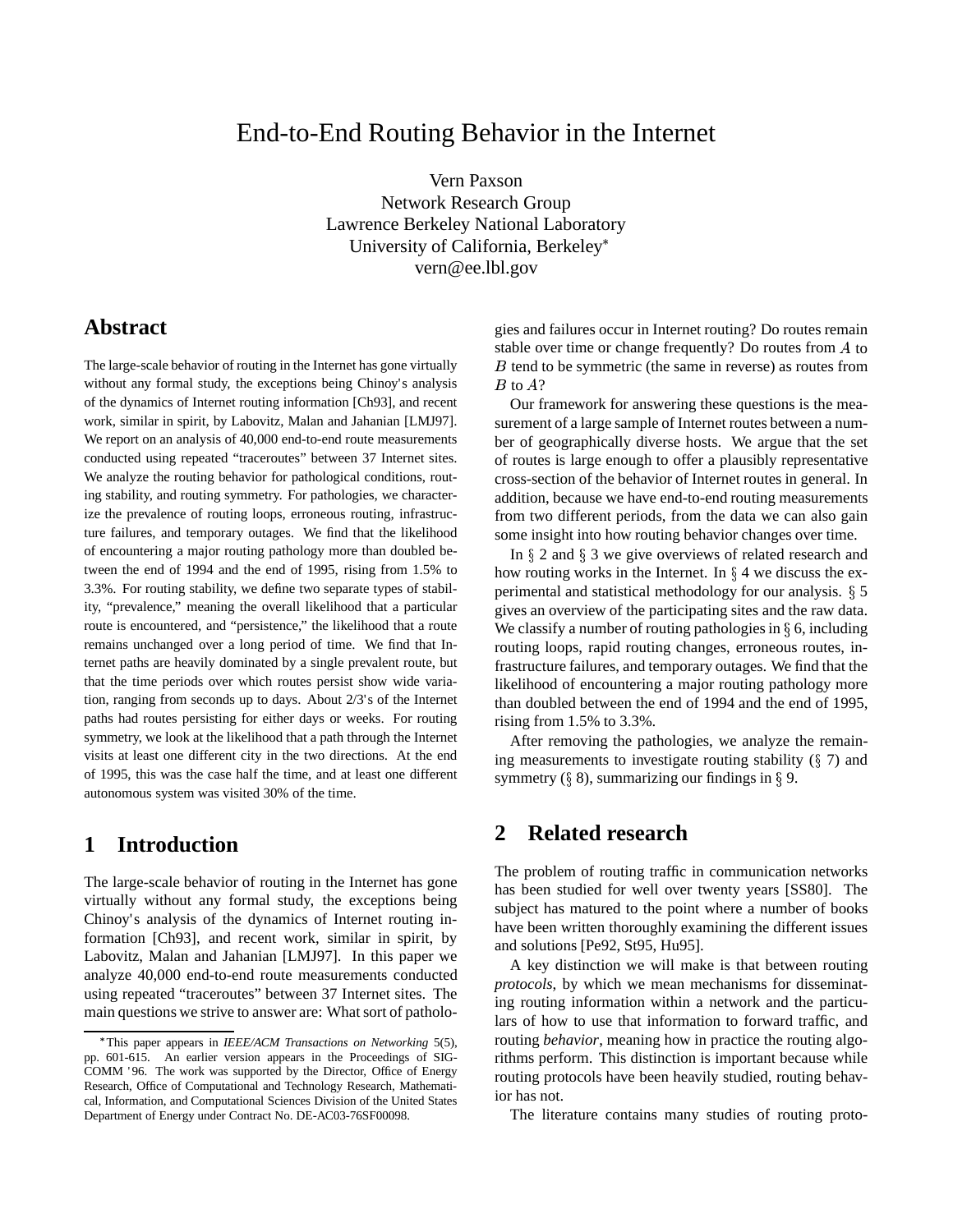cols. In addition to the books cited above, see, for example, discussions of the various ARPANET routing algorithms [MFR78, MRR80, KZ89]; the Exterior Gateway Protocol used in the NSFNET [Ro82] and the Border Gateway Protocol (BGP) that replaced it [RL95, RG95, Tr95a, Tr95b]; the related work by Estrin et al. on routing between administrative domains [BE90, ERH92]; Perlman and Varghese's discussion of difficulties in designing routing algorithms [PV88]; Deering and Cheriton's seminal work on multicast routing [DC90]; Perlman's comparison of the popular OSPF and IS-IS protocols [Pe91]; and Baransel et al.'s survey of routing techniques for very high speed networks [BDG95].

For routing behavior, however, the literature contains considerably fewer studies. Some of these are based on simulation, such as Zaumen and Garcia-Luna Aceves' studies of routing behavior on several different wide-area topologies [ZG-LA92], and Sidhu et al.'s simulation of OSPF [SFANC93]. In only a few studies do measurements play a significant role: Rekhter and Chinoy's trace-driven simulation of the tradeoffs in using inter-autonomous system routing information to optimize routing within a single autonomous system [RC92]; Chinoy's study of the dynamics of routing information propagated inside the NSFNET infrastructure [Ch93]; Floyd and Jacobson's analysis of how periodicity in routing messages can lead to global synchronization among the routers [FJ94]; and a recent analysis by Labovitz, Malan and Jahanian of Internet routing instability as seen in the BGP routing information recorded at popular exchange points [LMJ97].

This is not to say that studies of routing protocols ignore routing behavior. But the presentation of routing behavior in the protocol studies is almost always qualitative. Furthermore, of the measurement studies only Chinoy's and that of Labovitz et al. are devoted to characterizing routing behavior in-the-large.

Chinoy found that for those routers that send updates periodically regardless of whether any connectivity information has changed, the vast majority of the updates contain no new information. He also found that most routing changes occur at the edges of the network and not along its "backbone." Outages during which a network is unreachable from the backbone span a large range of time, from a few minutes to a number of hours. Finally, most networks are nearly quiescent, while a few exhibit frequent connectivity transitions.

Labovitz et al. found that pathological BGP routing updates—such as withdrawing a route already withdrawn, or sending an update that replaces a route with itself—are so common that the total volume of BGP routing updates is 1–2 orders of magnitude higher than necessary. They also found that routing instability is clearly correlated with network load; that instabilities have a wide range of causes, and are not due simply to a single or few poorly engineered providers; that instabilities and updates exhibit 30-second and 60-second periodicities; and that, excluding the pathological updates, 80% of Internet routes exhibit a high degree of stability.

Both of these studies concern how routing information propagates*inside* the network. It is not obvious, though, how these dynamics translate into the routing dynamics seen by an end user. An area noted by Chinoy as ripe for further study is "the end-to-end dynamics of routing information."

We will use the term *virtual path* to denote the networklevel abstraction of a "direct link" between two Internet hosts. For example, when Internet host  $A$  wishes to establish a network-level connection to host  $B$ , as far as  $A$  is concerned the network layer provides it with a link directly to B. We will denote the notion of the virtual path from  $A$  to  $B$ as  $A \Rightarrow B$ .

At any given instant in time, the virtual path  $A \Rightarrow B$  is realized at the network layer by a single *route*, which is a sequence of Internet routers along which packets sent by  $A$ and destined for  $B$  are forwarded. Over time, the virtual path  $A \Rightarrow B$  may oscillate between different routes, or it may be quite stable  $(\S 7)$ . Chinoy's suggested research area is then: given two hosts  $A$  and  $B$  at the edges of the network, how does the virtual path  $A \Rightarrow B$  behave? This is the question we explore in our study.

A longer version of this study is available as Part I of [Pa97].

# **3 Routing in the Internet**

For routing purposes, the Internet is partitioned into a disjoint set of *autonomous systems* (AS's) [Ro82]. Originally, an AS was a collection of routers and hosts unified by running a single "interior gateway protocol" (IGP). Over time, the notion has evolved to be essentially synonymous with that of *administrative domain* [HK89], in which the routers and hosts are unified by a single administrative authority, and a set of IGP's. Routing between autonomous systems provides the highest-level of Internet interconnection. RFC 1126 outlines the goals and requirements for inter-AS routing [Li89], and [Re95] gives an overview of how inter-AS routing has evolved.

BGP, currently in its fourth version [RL95, RG95], is now used between all significant AS's [Tr95a]. BGP allows arbitrary interconnection topologies between AS's, and also provides a mechanism for preventing routing loops between AS's  $(\S 6.1)$ .

The key to whether use of BGP will scale to a very large Internet lies in the *stability* of inter-AS routing [Tr95b]. If routes between AS's vary frequently—a phenomenon termed "flapping" [Do95]—then the BGP routers will spend a great deal of their time updating their routing tables and propagating the routing changes. Daily statistics concerning routing flapping are available from [Me97].

It is important to note that stable inter-AS routing does *not* guarantee stable end-to-end routing, because AS's are large entities capable of significant internal instabilities.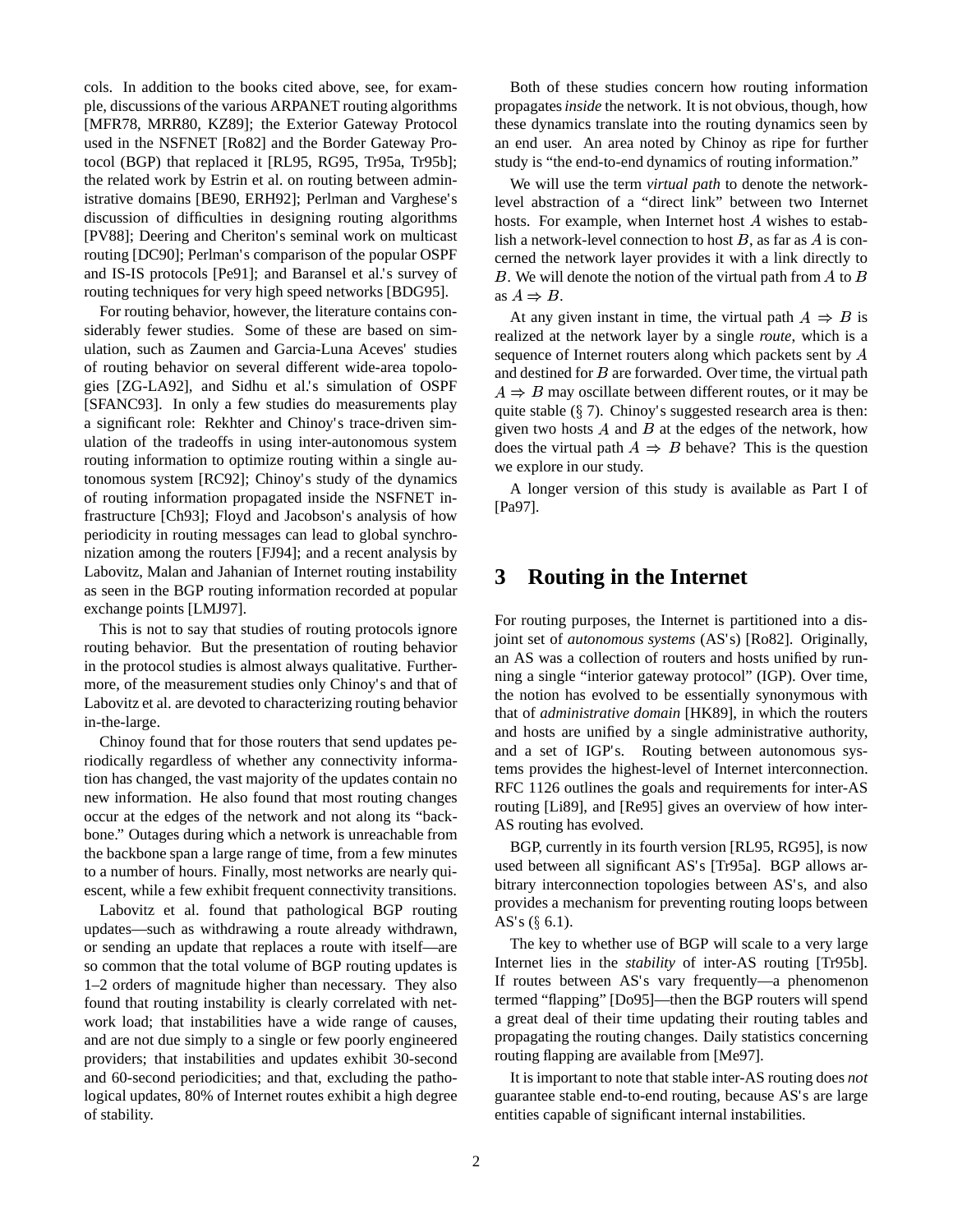# **4 Methodology**

In this section we discuss the methodology used in our study: the measurement software; the utility of sampling at exponentially distributed intervals; which aspects of our data are plausibly representative of Internet traffic and which not; and some problems with our experimental design.

For brevity we assume that the reader is familiar with the workings of the traceroute utility for measuring Internet routes ([Ja89]; see [St94] for detailed discussion).

## **4.1 Experimental apparatus**

We conducted our experiment by recruiting a number of Internet sites (see Table 1 in  $\S$  5) to run a "network probe daemon" (NPD) that provides several measurement services. These NPD's were then contacted at exponentiallydistributed intervals by a control program, "npd control," running on our local workstation, and asked to measure the route to another NPD site using traceroute. A key property of the NPD framework is that it exhibits  $N^2$  scaling: if the framework consists of  $N$  sites, then the framework can measure  $O(N^2)$  Internet paths between the sites. This scaling property means that a fairly modest (in terms of  $N$ ) ment. Even framework can potentially observe a wide range of Internet behavior.

For our first set of measurements, termed  $\mathcal{D}_1$ , we measured each virtual path between two of the NPD sites with a mean interval of 1–2 days. For the second set of measurements,  $\mathcal{D}_2$ , we made measurements at two different rates: 60% with a mean inter-measurement interval of 2 hours, and 40% with an mean interval of about 2.75 days.

The  $\mathcal{D}_1$  interval was chosen so that each NPD would make a traceroute measurement on average of once every two hours. As we added NPD sites to the experiment, the rate at which an NPD made measurements to a *particular* remote NPD site decreased, in order to maintain the average load of one measurement per two hours, which led to the range of 1–2 days in the mean measurement interval. Upon analyzing the  $\mathcal{D}_1$  data we realized that such a large sampling interval would not allow us to resolve a number of questions concerning routing stability ( $\S$  7). Therefore, for  $\mathcal{D}_2$  we adopted the strategy of making measurements between pairs of NPD sites in "bursts," with a mean interval of 2 hours between measurements in each burst. We also continued to make lower frequency measurements between pairs of sites in order to gather data to assess routing stability over longer time periods. Overall, 60% of the measurements were made in "bursts," and 40% more widely spaced.

The bulk of the  $\mathcal{D}_2$  measurements were also *paired*, meaning we would measure the virtual path  $A \Rightarrow B$  and then immediately measure the virtual path  $B \Rightarrow A$ . This enabled us to resolve ambiguities concerning routing symmetry  $(\S$  8), which again we only recognized after having captured and analyzed the  $\mathcal{D}_1$  data.

## **4.2 Exponential sampling**

We devised our measurements so that the time intervals between consecutive measurements of the same virtual path were independent and exponentially distributed. Doing so gains two important (and related) properties. The first is that the measurements correspond to *additive random sampling* [BM92]. Such sampling is unbiased because it samples all instantaneous signal values with equal probability. The second important property is that the measurement times form a Poisson process. This means that Wolff's *PASTA principle*—"Poisson Arrivals See Time Averages"—applies to our measurements: asymptotically, the proportion of our measurements that observe a given state is equal to the amount of time that the Internet spends in that state [Wo82]. Two important points regarding Wolff's theorem are (1) the observed process does *not* need to be Markovian; and (2) the Poisson arrivals need not be *homogeneous* [Wo82, § 3]. This last property means that we can compare time averages computed for  $\mathcal{D}_1$  and  $\mathcal{D}_2$  even though their sampling rates differed.

The only requirement of the PASTA theorem is that the observed process cannot *anticipate* observation arrivals. There is one respect in which our measurements fail this requirement. Even though our observations come exponentially distributed, the network *can* anticipate arrivals as follows: *When the network has lost connectivity between the site running "npd control" and a site potentially conducting a* traceroute*, the network can predict that* no *measurement will occur.* The effect of this anticipation is a tendency to *underestimate* the prevalence of network connectivity problems (see also  $\S$  4.4 and  $\S$  5).

### **4.3 How representative are the observations?**

37 Internet hosts participated in our routing study. This is a miniscule fraction of the estimated 6.6 million Internet hosts as of July, 1995 [Lo95], so clearly behavior we observe that is due to the particular endpoint hosts in our study is not plausibly representative. Similarly, the 34 different stub networks to which these hosts belong are also a miniscule fraction of the more than 50,000 known to the NSFNET in April, 1995 [Me95].

On the other hand, we argue that the *routes* between the 37 hosts give us a considerably richer cross-section of Internet routing behavior, because they include a non-negligible fraction of the AS's which together comprise the Internet. We expect the different routes within an AS to have similar characteristics (e.g., prevalence of pathologies, routing stability), because they fall under a common administration, so sampling a significant number of AS's lends representational weight to a set of measurements.

By analyzing a BGP routing table dump obtained from an AS border router, we found that at the time of  $\mathcal{D}_2$  the Internet had about 1,000 active AS's. After removing those specific to the router from which we obtained the dump, we found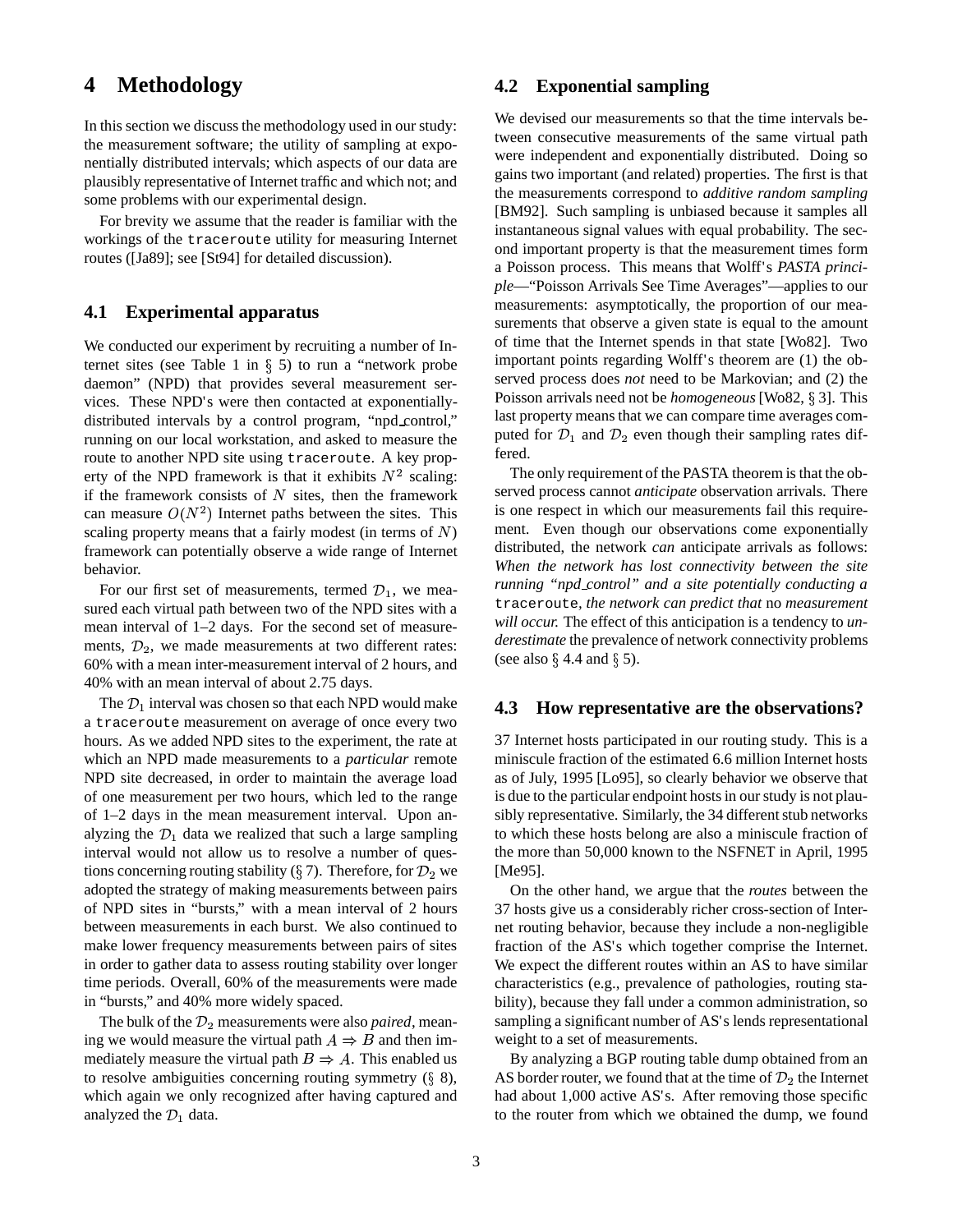that the routes in our study traversed 8% of the remainder. In addition, not all AS's are equal—some are much more prominent in Internet routing than others. If we weight each AS by its likelihood of occurring in an AS path, then the AS's sampled by the routes we measured comprised about half of the Internet AS's by weight.

Thus, while we do not claim that our measurements give us a fully representative view of Internet routing behavior, we do argue that they reflect a significant cross-section of the behavior.

### **4.4 Shortcomings of the experimental design**

A legitimate criticism of our study is that it does not provide enough analysis of the routing difficulties uncovered, including whether these difficulties are fundamental to routing a large packet-switched internetwork, or whether they could be fixed. There are several reasons for this shortcoming worth noting for those who would undertake similar studies in the future.

The first difficulty is somewhat inherent to end-to-end measurement: while an end-to-end measurement has the great benefit of measuring a quantity of direct interest to network end users, it also has the difficulty of compounding effects at different hops at the network into a single net effect. For example, when a routing loop is observed, a natural question is: what router is responsible for having created this loop? A measurement study made internal to the network, such as [LMJ97], can attempt to answer this question because the network's internal state is more visible. But for an end-to-end measurement study such as ours, all that is actually visible is the *fact* that a loop occurs, with little possibility of determining *why*.

One way to determine *why* a problem exists is to ask those running the network. We attempted a great deal of this (see  $\S$  10), but this approach does not scale effectively for large numbers of problems.

In retrospect, there are two ways in which our experiment could be considerably improved. The first is that if NPD's could be given a whole batch of measurement requests (rather than just a single request), along with times at which to perform them, then the underestimation of network problems due to our centralized design  $(\S$  4.2) could be eliminated. The second is the use of a tool more sophisticated than traceroute: one that could analyze the route measurement in real-time and repeat portions (or all) of the measurement as necessary in order to resolve ambiguities.

# **5 The Raw Routing Data**

The first routing experiment was conducted from November 8 through December 24, 1994. During this time, we attempted 6,991 traceroutes between 27 sites. We refer to this collection of measurements as  $\mathcal{D}_1$ . The second experiment,  $\mathcal{D}_2$ , went from November 3 through Decem-

| Name            | Description                                               |  |  |
|-----------------|-----------------------------------------------------------|--|--|
| adv             | Advanced Network & Services, Armonk, NY                   |  |  |
| austr           | University of Melbourne, Australia                        |  |  |
| austr2          | University of Newcastle, Australia                        |  |  |
| batman          | National Center for Atmospheric Research, Boulder, CO     |  |  |
| bnl             | Brookhaven National Lab, NY                               |  |  |
| bsdi            | Berkeley Software Design, Colorado Springs, CO            |  |  |
| connix          | Caravela Software, Middlefield, CT                        |  |  |
| harv            | Harvard University, Cambridge, MA                         |  |  |
| inria           | INRIA, Sophia, France                                     |  |  |
| korea           | Pohang Institute of Science and Technology, South Korea   |  |  |
| 1 <sub>b1</sub> | Lawrence Berkeley Lab, CA                                 |  |  |
| lbli            | LBL computer connected via ISDN, CA                       |  |  |
| mid             | MIDnet, Lincoln, NE                                       |  |  |
| mit             | Massachusetts Institute of Technology, Cambridge, MA      |  |  |
| ncar            | National Center for Atmospheric Research, Boulder, CO     |  |  |
| near            | NEARnet, Cambridge, Massachusetts                         |  |  |
| nrao            | National Radio Astronomy Observatory, Charlottesville, VA |  |  |
| oce             | Oce-van der Grinten, Venlo, The Netherlands               |  |  |
| panix           | Public Access Networks Corporation, New York, NY          |  |  |
| pubnix          | Pix Technologies Corp., Fairfax, VA                       |  |  |
| rain            | RAINet, Portland, Oregon                                  |  |  |
| sandia          | Sandia National Lab, Livermore, CA                        |  |  |
| sdsc            | San Diego Supercomputer Center, CA                        |  |  |
| sintef1         | University of Trondheim, Norway                           |  |  |
| sintef2         | University of Trondheim, Norway                           |  |  |
| sri             | SRI International, Menlo Park, CA                         |  |  |
| ucl             | University College, London, U.K.                          |  |  |
| ucla            | University of California, Los Angeles                     |  |  |
| ucol            | University of Colorado, Boulder                           |  |  |
| ukc             | University of Kent, Canterbury, U.K.                      |  |  |
| umann           | University of Mannheim, Germany                           |  |  |
| umont           | University of Montreal, Canada                            |  |  |
| unij            | University of Nijmegen, The Netherlands                   |  |  |
| usc             | University of Southern California, Los Angeles            |  |  |
| ustutt          | University of Stuttgart, Germany                          |  |  |
| wustl           | Washington University, St. Louis, MO                      |  |  |
| xor             | XOR Network Engineering, East Boulder, CO                 |  |  |

Table 1: Sites participating in the study

ber 21, 1995. It included 37,097 attempted traceroutes between 33 sites. Both datasets are available from the Internet Traffic Archive, http://www.acm.org/sigcomm/ ITA/. Table 1 lists the sites participating in our study, giving the abbreviation we will use to refer to the site, a brief description of the site, and its location.

Figure 1 shows the locations of the North American, while figure 2 shows the different links traversed by the routes in our study. The  $N^2$  scaling effect is readily apparent—a few dozen sites allow us to study hundreds of paths through the network.

In the two experiments, between 5–8% of the traceroutes failed outright (i.e., we were unable to contact the remote NPD, execute traceroute and retrieve its output). Almost all of the failures were due to an inability of npd control to contact the remote NPD. For our analysis, the effect of these contact failures will lead to a bias towards *underestimating* Internet connectivity failures, because sometimes the failure to contact the remote daemon will result in losing an opportunity to observe a lack of connectivity between that site and another remote site  $($ § 4.2).

When conducting the  $\mathcal{D}_2$  measurements, however, we somewhat corrected for this underestimation by *pairing* each measurement of the virtual path  $A \Rightarrow B$  with a measurement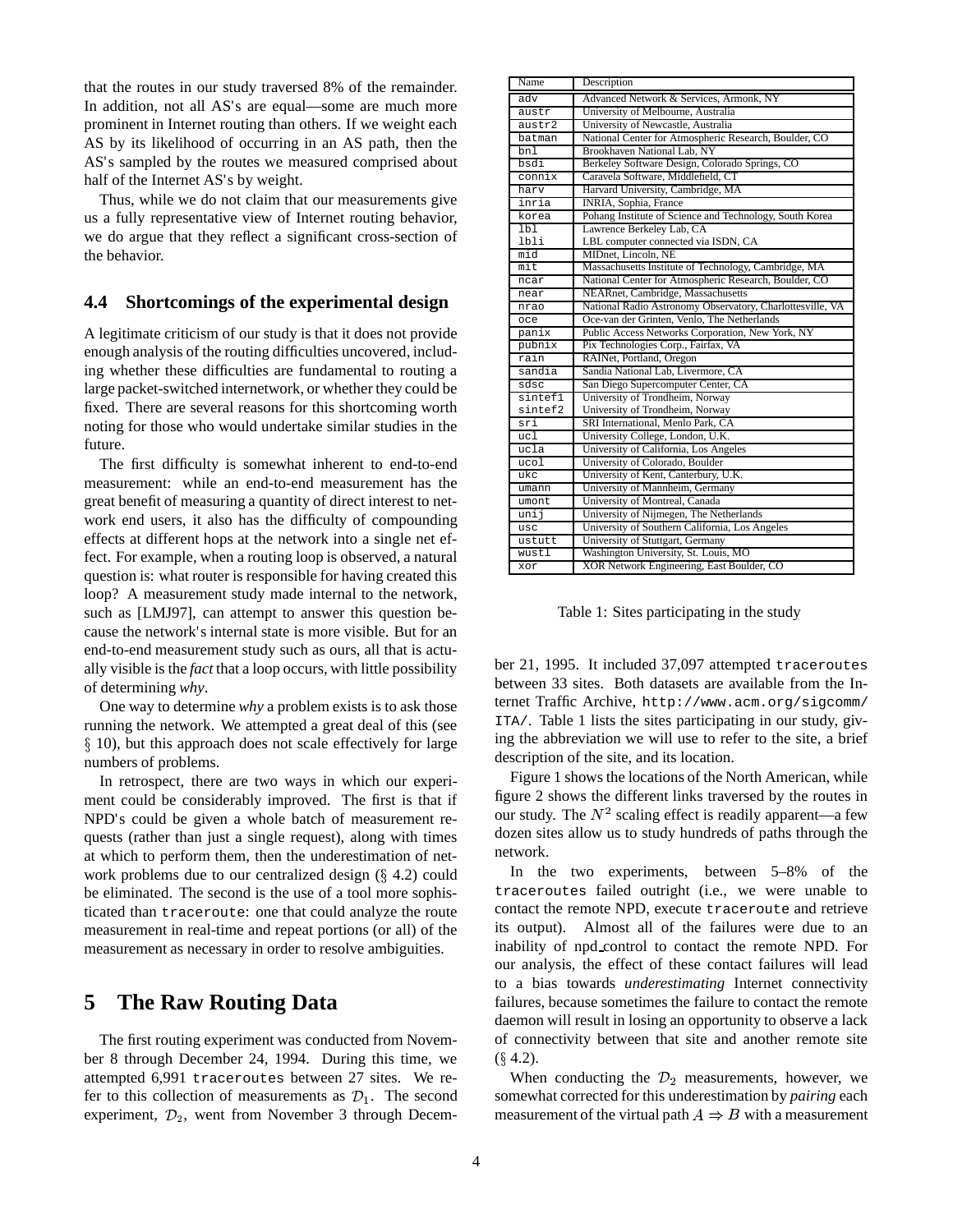

Figure 1: Sites participating in routing study, North America and Asia



Figure 2: Links traversed during  $\mathcal{D}_1$  and  $\mathcal{D}_2$ , North American perspective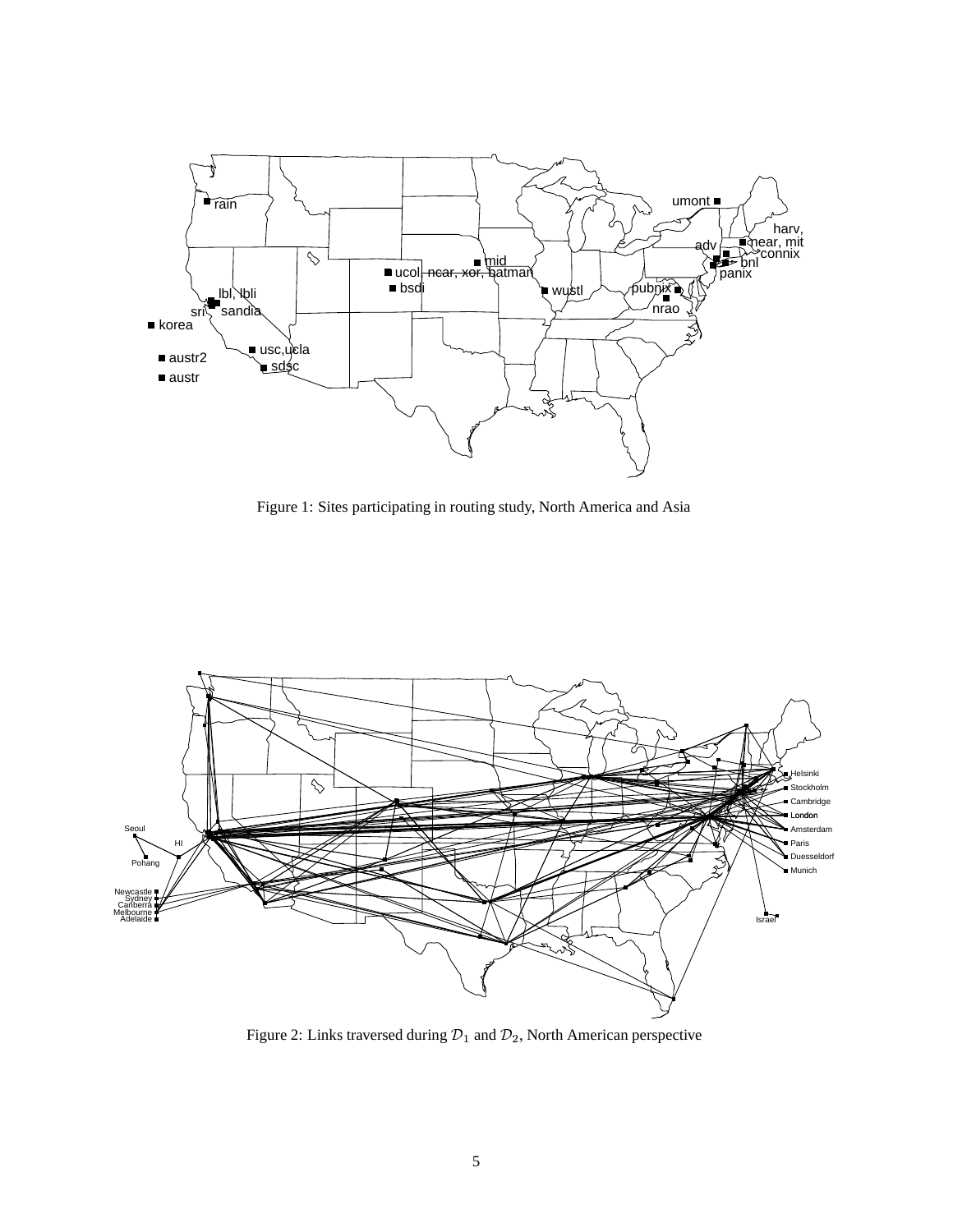of the virtual path  $B \Rightarrow A$ , increasing the likelihood of observing such failures. In only 5% of the  $\mathcal{D}_2$  measurement failures was npd control unable to contact either host of the measurement pair.

# **6 Routing pathologies**

We begin our analysis by classifying occurrences of routing pathologies—those routes that exhibited either clear, sub-standard performance, or out-and-out broken behavior. These include routing loops  $(\S$  6.1), erroneous routing  $(\S$  6.2), rapidly changing routing  $(\S$  6.3,  $\S$  6.4), infrastructure failures ( $\S$  6.5), excessive hops ( $\S$  6.6), and temporary outages  $(\S$  6.7).

## **6.1 Routing loops**

In this section we discuss the pathology of a routing *loop*. For our discussion we distinguish between three types of loops: a *forwarding* loop, in which packets forwarded by a router eventually return to the router; an *information* loop, in which a router acts on connectivity information derived from information it itself provided earlier; and a traceroute loop, in which a traceroute measurement reports the same sequence of routers multiple times. For our study, all we can observe directly are traceroute loops, and it is possible for a traceroute loop to reflect *not* a forwarding loop but instead an upstream routing change that happensto add enough upstream hops that the traceroute observes the same sequence of routers as previously. Because of this potential ambiguity, we require a traceroute measurement to show the same sequence of routers at least *three* times in order to be assured that the observation is of a forwarding loop.

In general, routing algorithms are designed to avoid forwarding loops, provided all of the routers in the network share a consistent view of the present connectivity. Thus, loops are apt to form when the network experiences a change in connectivity and that change is not immediately propagated to all of the routers [Hu95]. One hopes that forwarding loops resolve themselves quickly, as they represent complete connectivity failures.

While some researchers have downplayed the significance of temporary forwarding loops [MRR80], others have noted that loops can rapidly lead to congestion as a router is flooded with multiple copies of each packet it forwards [ZG-LA92], and minimizing loops is a major Internet design goal [Li89]. To this end, BGP is designed to never allow the creation of inter-AS forwarding loops, which it accomplishes by tagging all routing information with the AS path over which it has traversed. 

For our analysis, we considered any traceroute showing a loop unresolved by end of the traceroute as a "persistent loop." 10 traceroutes in  $\mathcal{D}_1$  (0.13%) exhibited per-

sistent routing loops, and 50 traceroutes in  $\mathcal{D}_2$  (0.16%). Due to  $\mathcal{D}_2$ 's higher sampling frequency, for some of these loops we can place upper bounds on how long they persisted, by looking for surrounding measurements between the same hosts that do not show the loop. In addition, sometimes the surrounding measurements *do* show the loop, allowing us to assign lower bounds, too.

We find that the loop durations fall into two modes, those definitely under 3 hours (and possibly quite shorter), observed by only one traceroute measurement; and those of more than half a day, observed by multiple traceroute measurements. Some loops were observed by only one measurement, but the surrounding measurements were many hours earlier and later, which does not allow us to determine whether they were relatively short-lived or long-lived. We observed two definite, long-lived loops, one spanning 14–17 hr (observed in 12 traceroute measurements) and one spanning 16–32 hr (16 measurements), and one likely long-lived loop, spanning at least 10 hr (2 measurements). The presence of persistent loops of durations on the order of hours is surprising: it suggests a lack of good tools for diagnosing network problems, and of adequate feedback mechanisms for informing end users of connectivity problems.

We also note a tendency for persistent loops to come in clusters. Geographically, loops occurred much more often between routers located in the Washington D.C. area, probably because the very high degree of interchange between different network service providers in that area offers ample opportunity for introducing inconsistencies.

Loopsinvolving separate pairs of routers also are clustered in time. For example, we observed a loop involving two AlterNet routers sited in Washington, D.C., at the same time as two separate observations of a SprintLink loop, at nearby MAE-East. Thus, it appears that the inconsistencies that lead to long-lived routing loops are not confined to a single pair of routers, but also affect nearby routers, tending to introduce loops into their tables too. This clustering makes sense because topologically close routers will often quickly share routing information, and hence if one router's view is inconsistent, the view of the nearby ones is likely to be so, too. The clustering suggests that an observation of a persistent forwarding loop likely reflects an outage of larger scope than just the observed set of looping routers.

We also analyzed the looping routers to see if any of the loops involved more than one AS. As mentioned above, the design of BGP in theory prevents any inter-AS forwarding loops, by preventing any looping of routing information. We found that three of the ten  $\mathcal{D}_1$  loops spanned more than one AS, and two of the fifty in  $\mathcal{D}_2$ . We also learned that at least one of the inter-AS loops in  $\mathcal{D}_2$  occurred due to the presence of a static route, and thus clearly was not the fault of BGP. It may be that the others have similar explanations. In any event, it appears clear from our data that BGP loop suppression virtually eliminates inter-AS looping.

<sup>&</sup>lt;sup>1</sup>This technique is based on the observation that forwarding loops occur only in the wake of a routing information loop.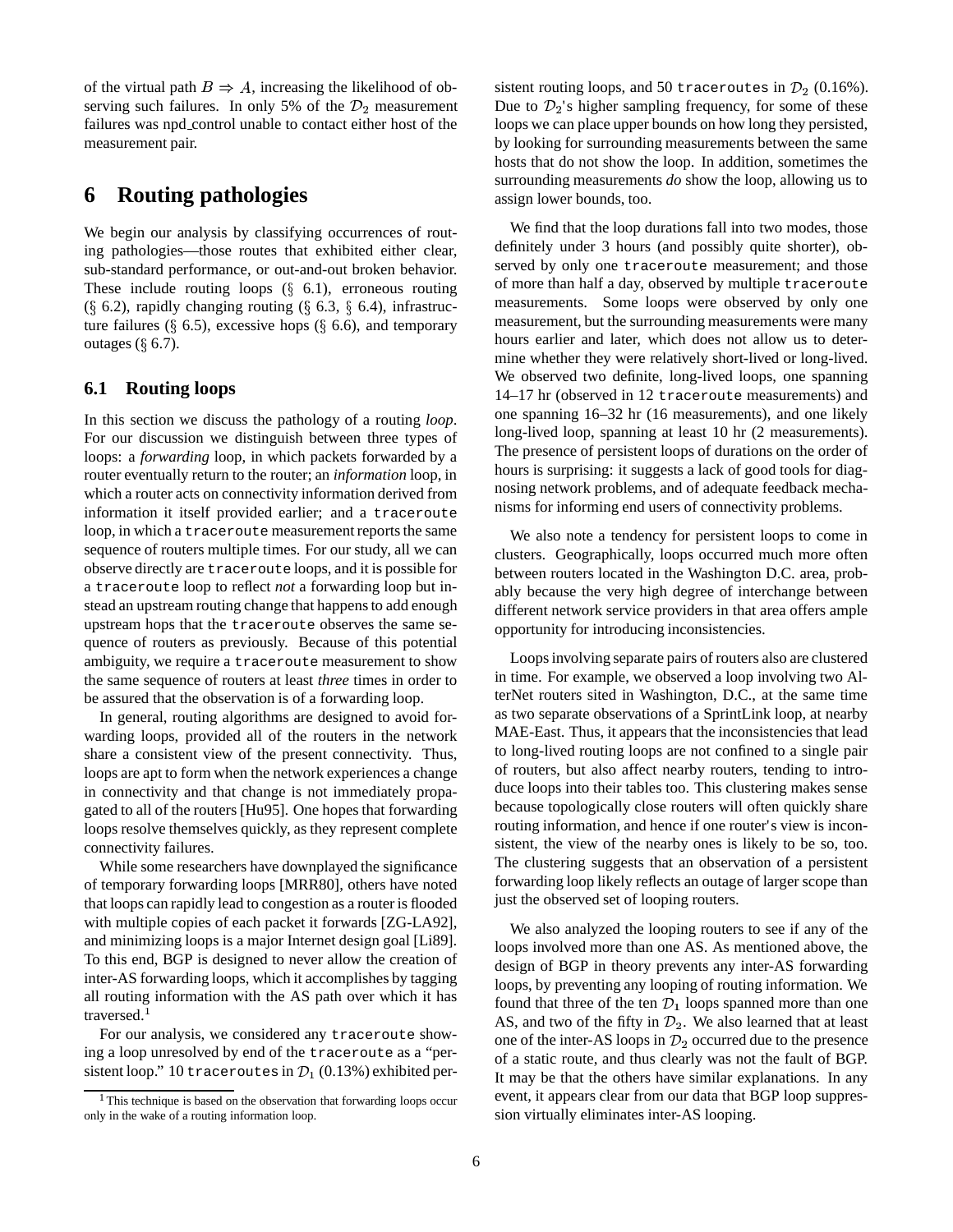

Figure 3: Routes taken by alternating packets from wustl (St. Louis, Missouri) to umann (Mannheim, Germany), due to fluttering

### **6.2 Erroneous routing**

In  $\mathcal{D}_1$  we found one example of *erroneous* routing, where the packets clearly took the wrong path. This involved a connix  $\Rightarrow$  ucl route in which the trans-Atlantic hop was not to London but instead to Rehovot, Israel! While we did not observe any erroneous routing in  $\mathcal{D}_2$ , there remains a security lesson to be considered: one really cannot make any safe assumptions about where one's packets might travel on the Internet.

### **6.3 Connectivity altered mid-stream**

In 10 of the  $\mathcal{D}_1$  traces (0.16%) and 155 of the  $\mathcal{D}_2$  traces (0.44%) we observed routing connectivity reported earlier in the traceroute later lost or altered, indicating we were catching a routing failure as it happened. Some of these changes were accompanied by outages, in which presumably the intermediary routers were rearranging their views of the current topology, and dropping many packets in the interim because they did not know how to forward them. We found that the distribution of recovery times from routing problems is at least bimodal—some recoveries occur quite quickly, on the time scale of congestion delays (100's of msec to seconds), while others take on the order of a minute to resolve. We suspect the different modes depend on whether the change is due to a new route becoming available, in which case the outage spans only the amount of time required to process the new routing information and update the forwarding table; versus an existing route being lost, and the outage reflecting having to wait for the change to propagate through the network and an alternative route to be found. The latter type of recovery presents significant difficulties for timesensitive applications that assume outages are short-lived.

# **6.4 Fluttering**

We use the term "fluttering" to refer to rapidly-oscillating routing. Figure 3 dramatically illustrates the possible effects of fluttering. Here, the wustl border router splits it load between two STARnet routers in St. Louis, one of which sends all of its packets to Washington, D.C. (solid; 17 hops to umann), and the other to Anaheim (dotted line; 29 hops). Thus, every other packet bound for umann travels via a different coast! While load splitting is explicitly allowed in [Ba95, p.79], that document also cautions that there are situations for which it is inappropriate. We argue below that this is one of those situations.

In addition to the wustl fluttering, we also found fluttering at a ucol border router. Here, though, the two split paths immediately rejoined, so the split's effects were completely localized. In  $\mathcal{D}_2$ , however, we observed very little fluttering.

While fluttering can provide benefits as a way to balance load in a network, it also creates a number of problems for different networking applications. First, a fluttering network path presents the difficulties that arise from *unstable* network paths  $(\S 7)$ . Second, if the fluttering only occurs in one direction (true for wustl, but not for ucol), then the path suffers from the problems of *asymmetry*  $(\S$  8). Third, estimating the path characteristics, such as round-trip time and available bandwidth, becomes potentially very difficult, since in fact there may be *two* different sets of values to estimate. Finally, when the two routes have different propagation times, then TCP packets arriving at the destination out of order can lead to spurious "fast retransmissions" [St94] by generating duplicate acknowledgements, wasting bandwidth.

These problems all argue for eliminating large-scale fluttering when possible. On the other hand, when the effects of the flutter are confined, as for ucol, or invisible at the network layer (such as split-routing used at the link layer, which would not show up at all in our study), then these problems are all ameliorated. Furthermore, if fluttering is done on a coarser granularity than per packet (say, per TCP connection), then the effects are also lessened.

Finally, we note that "deflection" and "dispersion" routing schemes that forward packets along varying or multiple paths have many of the characteristics of fluttering paths [BDG95, GK97]. While these schemes can offer benefits in terms of simplified routing decisions, enhanced throughput, and resilience, they bring with them the difficulties discussed above. From the discussion of dispersion routing in [GK97], it appears that the literature in that area to date has only considered the problem of out-of-order delivery, which is addressed simply by noting that the schemes require a resequencing buffer.

### **6.5 Infrastructure failures**

We classify a traceroute measurement as an "infrastructure failure" if the measurement terminates due to receiving a "host unreachable" message from a router well inside the network. Such a message from a stub network router, or a router near a stub network, might indeed indicate that just the given host or its local network is unreachable. But for routers more removed from an individual host, routing information for reaching the host becomes increasingly aggregated with routing information for reaching other hosts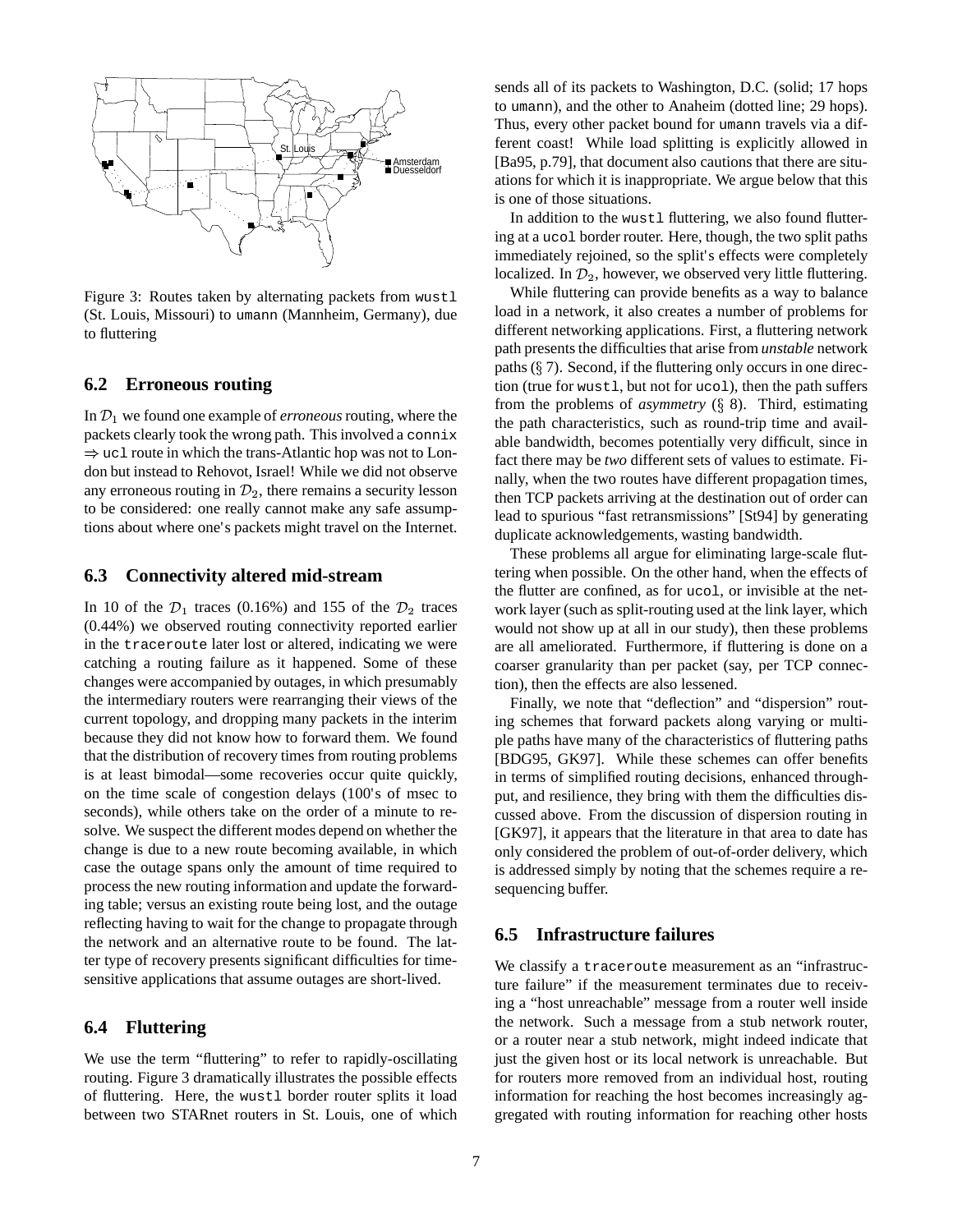and local networks. Consequently, if we receive a "host unreachable" message from a router remote from the destination host, then most likely the message indicates that the underlying infrastructure has lost connectivity to appreciably more destinations than just the host or its local network.

We observed a total of 13 infrastructure failures out of 6,459  $\mathcal{D}_1$  observations (0.21%). From these, we can estimate an overall availability rate for the Internet infrastructure of 99.8%, with the caveat that doing so assumes that the paths measured in our study are plausibly representative. In  $\mathcal{D}_2$ , this dropped to 99.5%. We must also bear in mind, however, that these numbers will be somewhat skewed by times when the infrastructure failure also prevented us from making any measurement  $(\S 5)$ . Consequently, these availability figures are overestimates.

#### **6.6 Unreachable due to too many hops**

By default, traceroute probes up to 30 hops of the route between two hosts. This length sufficed for all of the  $\mathcal{D}_1$ measurements, and all but 6 of the  $\mathcal{D}_2$  measurements. The fact that it failed occasionally in  $\mathcal{D}_2$  (there was no indication of a problem with these long routes, just a few more hops than usual), however, indicates that the operational diameter of the Internet has grown beyond 30 hops. This in turn argues for using large initial TTL values when a host originates an IP datagram.

In  $\mathcal{D}_1$ , the mean path length was 15.6 hops, which increased slightly in  $\mathcal{D}_2$  to 16.2 hops. The median for both datasets was 16 hops, and the standard deviation was 4.5 hops. We also note that for both datasets, the overall distribution of hop counts is well described as (discrete) Gaussian with the above parameters, which may prove beneficial for synthesizing Internet topologies for simulation studies.

Finally, it is sometimes assumed that the hop count of a route equates to its geographical distance. While this is roughly the case, we noticed some remarkable exceptions. For example, we observed a 1,500 km end-to-end route of only 3 hops, and a 2,000 km route of 5 hops. We also found that the route between mit and harv (about 3 km apart) was consistently 11 hops in both directions.

### **6.7 Temporary outages**

The final pathology we discuss here is temporary network outages. When a sequence of consecutive traceroute packets are lost, the most likely cause is either a temporary loss of network connectivity, or very heavy congestion lasting 10's of seconds. For each traceroute, we examined its longest period of consecutive packet losses (other than consecutive losses at the end of a traceroute when, for example, the endpoint was unreachable). We partitioned the



Figure 4: Distribution of long  $\mathcal{D}_1$  outages



Figure 5: Distribution of long  $\mathcal{D}_2$  outages

outages into three modes: no losses observed; 1–5 losses observed, corresponding to perhaps a period of congestive loss rather than a true connectivity outage; and 6 or more losses observed, reflecting an outage spanning 30 seconds or more, probably due to a true connectivity outage. In  $\mathcal{D}_1$  ( $\mathcal{D}_2$ ), about 55% (43%) of the traceroutes had no losses, 44% (55%) had between 1 and 5 losses, and 0.96% (2.2%) had 6 or more losses.

Of these latter (six or more losses,  $\geq 30$  sec outage), the distribution of the number of packets lost in the  $\mathcal{D}_1$  data is quite close to geometric. Figure 4 plots the outage duration on the  $x$ -axis vs. the probability of observing that duration or larger on the  $y$ -axis (log-scaled). The outage duration is determined by the number of packet losses multiplied by 5 seconds per lost packet. The line added to the plot corresponds to a geometric distribution with  $p = 0.92$  that a packet beyond the 6th is dropped. As can be seen, the fit is good.

This evidence argues that long outages are well-modeled

<sup>&</sup>lt;sup>2</sup>When examining link traces at our site, we have found that a nonnegligible proportion of the datagrams (10% in one trace) appear to have been sent with TTL's of 32.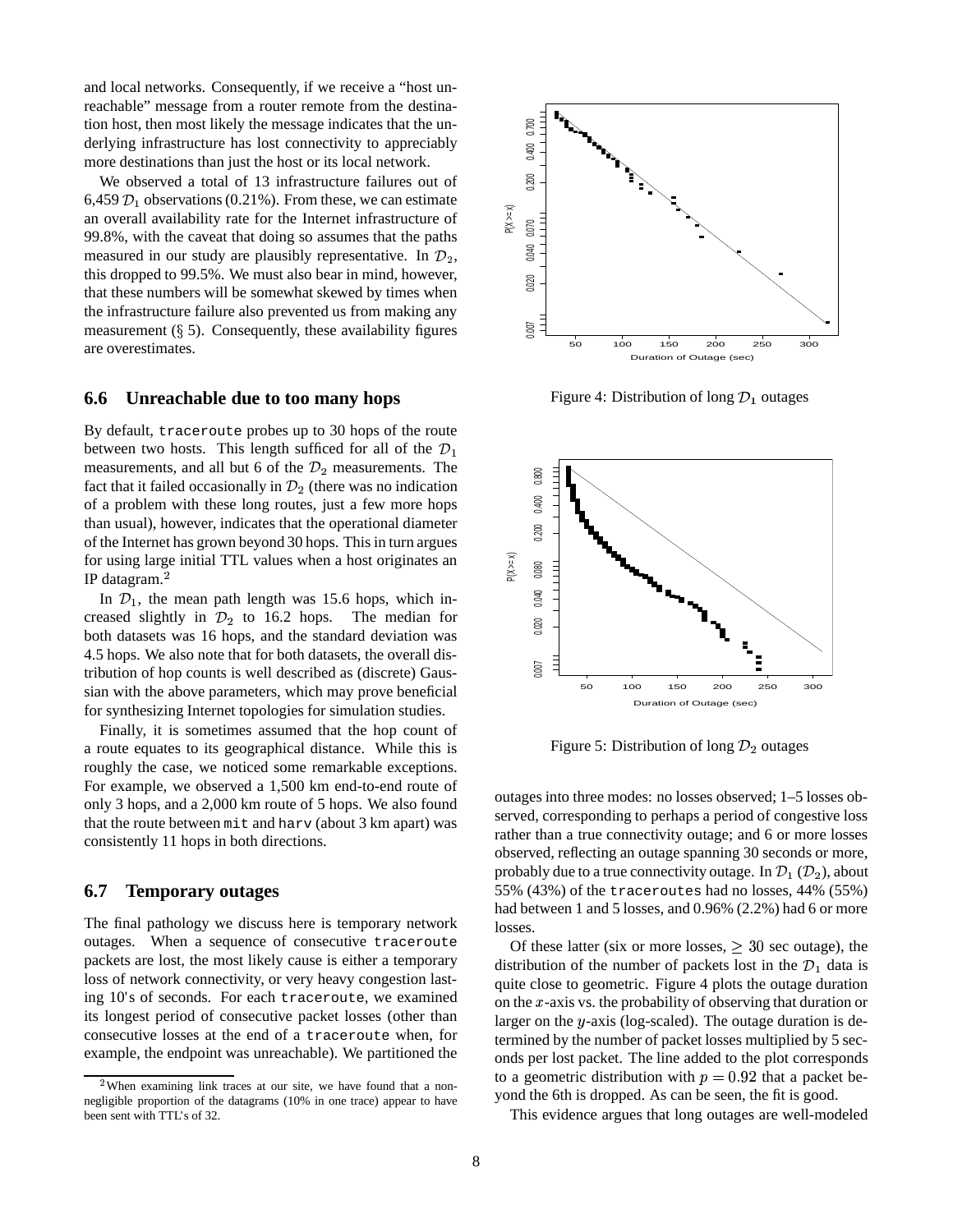as persisting for 30 seconds plus an exponentially distributed random variable with mean equal to about 40 seconds.

Figure 5 shows the same plot for the  $\mathcal{D}_2$  data. Here we find, however, that the geometric tail with  $p = 0.92$  is present only for outages more than 75 seconds long. For outages between 30 and 70 seconds, the duration still exhibits a strong geometric distribution, but with  $p = 0.62$ , suggesting two different recovery mechanisms. We do not have a plausible explanation for the difference, nor for why the distribution is geometric.

### **6.8 Time-of-day patterns**

We analyzed the two most prevalent pathologies in  $\mathcal{D}_2$  (temporary outages and infrastructure failures) for time-of-day patterns, to determine whether they are correlated with the known patterns of heavy traffic levels during daytime hours and lower levels during the evening and early morning offhours. To do so, we associate with each measurement the mean of the time-of-day at its source and destination hosts. For example, the time zone of Berkeley, California is three hours behind that of Cambridge, Massachusetts. For a traceroute from mit to lbl, initiated at 09:00 local time in Cambridge, we would assign a local time of 07:30, since the traceroute occurred at 06:00 local time in California.

The most prevalent pathology was a temporary outage lasting at least 30 seconds  $(\S$  6.7). We would expect these outages to be correlated with the time-of-day congestion patterns, since Labovitz et al. found that route flutter is correlated with network load [LMJ97]. Indeed, this is the case. In  $\mathcal{D}_2$ , the fewest temporary outages (0.4%) occurred during the 01:00-02:00 hour, while the most (8.0%) occurred during the 15:00-16:00 hour, with the pattern closely following the daily load pattern. From our data, however, we cannot rule out that some of these temporary outages were in fact simply periods of very heavy congestion, and did not reflect a true loss of connectivity.

The other pathology we analyzed was that of an infrastructure failure  $(\S$  6.5). These definitely reflect connectivity outages, and not simply congestion periods. Here, we again have the peak occurring the 15:00-16:00 hour (9.3%), but the minimum actually occurred during the 09:00-10:00 hour (1.2%). Furthermore, the second highest peak (7.6%) occurred during the 06:00-07:00 hour. We speculate that this pattern might reflect the network operators favoring early morning (before peak hours) for making configuration changes and repairs. Once finished, these then hold the network stable until the late afternoon hours, when congestion hits its peak.

### **6.9 Representative pathologies**

In  $\S$  4.3 we argued that our measurements are fairly plausibly representative of Internet routing behavior in general. An important question, though, is whether the *pathologies* we observed are likewise representative. It often proves difficult

| Pathology              | Probability           | Trend | <b>Notes</b>                      |
|------------------------|-----------------------|-------|-----------------------------------|
| Persistent loops       | $0.13 - 0.16\%$       |       | Some lasted hours.                |
| Erroneous routing      | $0.004 - 0.004\%$     |       | No instances in $\mathcal{D}_2$ . |
| Mid-stream change      | $0.16\% \perp 0.44\%$ | worse | Suggests rapidly                  |
|                        |                       |       | varying routes.                   |
| Infrastructure failure | $0.21\% \perp 0.48\%$ | worse | No dominant link.                 |
| Outage $> 30$ secs     | $0.96\% \perp 2.2\%$  | worse | Duration exponent.                |
|                        |                       |       | distributed.                      |
| Total pathologies      | $1.5\% \perp 3.3\%$   | worse |                                   |

Table 2: Summary of representative routing pathologies

to assign responsibility for a pathology to a particular AS, in part due to the "serial" nature of traceroute: a pathology observed in a traceroute measurement as occurring at hop  $h$  might in fact be due to a router upstream to hop  $h$  that has changed the route, or a router downstream from  $h$  that has propagated inconsistent routing information upstream to . Nevertheless, we attempted to assess the representativeness of the pathologies as follows. For the most common pathology, a temporary outage of 30 or more seconds  $(\S 6.7)$ , we assigned responsibility for the outage to the router in the traceroute measurement directly upstream from the first completely missing hop, as the link between this router and the missing hop is the most likely candidate for subsequent missing packets. We then tallied for each AS the number of its routers held culpable for outages.

The top three AS's accounted for nearly half of all of the temporary outages. They were AS-3561 (MCI-RESTON), 25%; AS-1800 (ICM-Atlantic; the transcontinental link between North America and Europe, operated by Sprint), 16%; and AS-1239 (Sprintlink), 6%. These three also correspond to the top three AS's by "weight," when we weight each AS by how often it appears in a BGP AS path  $(\S$  4.3), indicating that our observations of the pathology are not suffering from skew due to an atypical AS.

#### **6.10 Summary of pathologies**

Table 2 summarizes the routing pathologies. The second column gives the probability of observing the pathology, in two forms. A range indicates that the proportion of observations in  $\mathcal{D}_1$  was consistent with the proportion in  $\mathcal{D}_2$ , using Fisher's exact test at the 95% confidence level [Ri95]. The range reflects the values spanned by the two datasets. Two probabilities separated by " $\perp$ " indicates that the proportion of  $D_1$  observations was *inconsistent*, with 95% confidence, with the proportion of  $\mathcal{D}_2$  observations. The first probability applies to  $\mathcal{D}_1$ , and can be interpreted as reflecting the state of the Internet at the end of 1994, and the second to  $\mathcal{D}_2$ , reflecting the state at the end of 1995.

For those pathologies with inconsistent probabilities, the third column assesses the apparent trend during the year separating the  $\mathcal{D}_1$  and  $\mathcal{D}_2$  measurements. We see that *none of the pathologies improved*, and *a number became significantly worse*.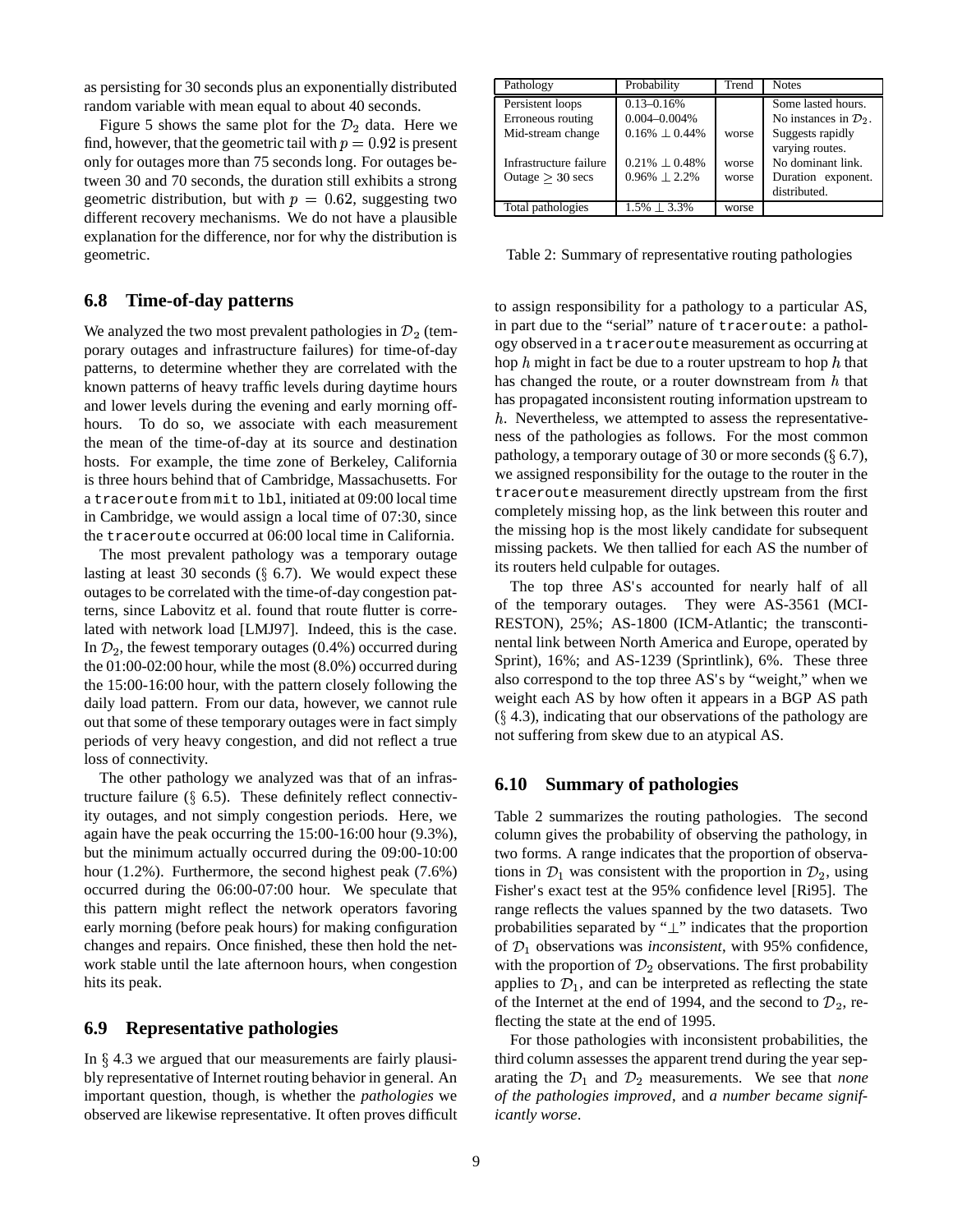The final row summarizes the total probability of observing a pathology. If we accept our measurements as representative, then we see that during 1995, the likelihood of a user encountering a serious end-to-end routing problem more than doubled, to 1 in 30. The most prevalent of these problems was an outage lasting more than 30 seconds.

Even if we accept our measurements as representative, it is difficult to assess the significance of the trend, in terms of routing problems continuing to increase with time. In particular, we might argue that 1995 was an atypical year for Internet stability, due to the transition from the NSFNET backbone to the commercially-operated backbone. This effect does not dominate our measurements, though—only about one third of the  $\mathcal{D}_1$  routes traversed the NSFNET. Clearly, resolving the significance of the trend in solid terms will require gathering more measurements over time.

# **7 End-to-end routing stability**

One key property we would like to know about an end-toend Internet route is its *stability*: do routes change often, or are they stable over time? In this section we analyze the routing measurements to address this question. We begin by discussing the impact of routing stability on different aspects of networking. We then present two different notions of routing stability, "prevalence" and "persistence," and show that they can be independent. It turns out that "prevalence" is quite easy to assess from our measurements, and "persistence" quite difficult. In  $\S$  7.3 we characterize the prevalence of Internet routes, and then in  $\S$  7.4 we tackle the problem of assessing persistence.

One of the goals of the Internet architecture is that largescale routing changes (i.e., those involving different autonomous systems) rarely occur [Li89], because the load on Internet routers increases directly with the rate of such changes. In addition, there are a number of aspects of networking affected by end-to-end routing stability, including the degree to which: *(i)* the properties of network paths are *predictable*; *(ii)* a connection can *learn* about network conditions from past observations; *(iii)* real-time protocols must be prepared to recreate or migrate state stored in the routers [DB95, FBZ94, ZDESZ93, BCS94]; *(iv)* and whether network studies based on repeated measurements of network paths [CPB93, Bo93, SAGJ93, Mu94] can assume that the measurements are indeed observing the same path.

## **7.1 Two definitions of stability**

There are two distinct views of routing stability. The first is: "Given that we observed route  $r$  at the present, how likely are we to observe  $r$  again in the future?" We refer to this notion as *prevalence*, and equate it with the unconditional probability of observing a given route. Prevalence has implications for overall network predictability, and the ability to learn from past observations.

A second view of stability is: "Given that we observed route  $r$  at time  $t$ , how long before that route is likely to have changed?" We refer to this notion as *persistence*. It has implications for how to effectively manage router state, and for network studies based on repeated path measurements.

Intuitively, we might expect these two notions to be coupled. Consider, for example, a sequence of routing observations made every  $T$  units of time. If the routes we observe are:

then clearly route  $R_1$  is much more prevalent than route  $R_2$ . We might also conclude that route  $R_1$  is persistent, because we observe it so frequently; but this is not at all necessarily the case. For example, suppose  $T$  is one day. If the mean duration of  $R_1$  is 10 days, and that of  $R_2$  is one day, then this sequence of observations is quite plausible, and we would be correct in concluding that  $R_1$  is *persistent* and *prevalent*. Furthermore, if, for a particular context, we consider a route lifetime of one day as sufficiently long-lived, then we would also deem that  $R_2$  is persistent, since on average it lasts for a full day. In that case,  $R_2$  is *persistent but not prevalent*.

But suppose instead that the mean duration of  $R_1$  is 10 seconds and the mean duration of  $R_2$  is 1 second. If, for example, the alternations between them occur as a semi-Markov process, then the proportion of time spent in state  $R_1$ is  $\frac{10}{11}$  [Ro83], again reflecting that  $R_1$  is prevalent. Similarly, the proportion of time spent in state  $R_2$  is  $\frac{1}{11}$ . Given these proportions, the sequence of observations is *still plausible*, even though each observation of  $R_1$  is actually of a separate instance of the route. In this case,  $R_1$  is *prevalent but not persistent*, and  $R_2$  *is neither prevalent nor persistent.* 

# **7.2 Reducing the data**

We confine our analysis to the  $\mathcal{D}_2$  measurements, as these were made at a wide range of intervals (60% with mean 2 hrs and 40% with mean 2.75 days), which allows us to assess stability over many time scales, and to tackle the "persistence ambiguity" outlined above. Of the 35,109  $\mathcal{D}_2$  measurements, we omitted those exhibiting pathologies(because they reflect difficulties distinct from routing instabilities), and those for which one or more of the traceroute hops was completely missing, as these measurements are inherently ambiguous. This left us with 31,709 measurements.

We next made a preliminary assessment of the patterns of route changes by seeing which occurred most frequently. We found the pattern of changes dominated by a number of single-hop differences, at which consecutive measurements showed exactly the same path except for an alternation at a single router. Furthermore, the names of these routers often suggested that the pair were administratively interchangeable. It seems likely that frequent route changes differing at just a single hop are due to shifting traffic between two tightly coupled machines. For the stability concerns given at the beginning of this section, such a change will have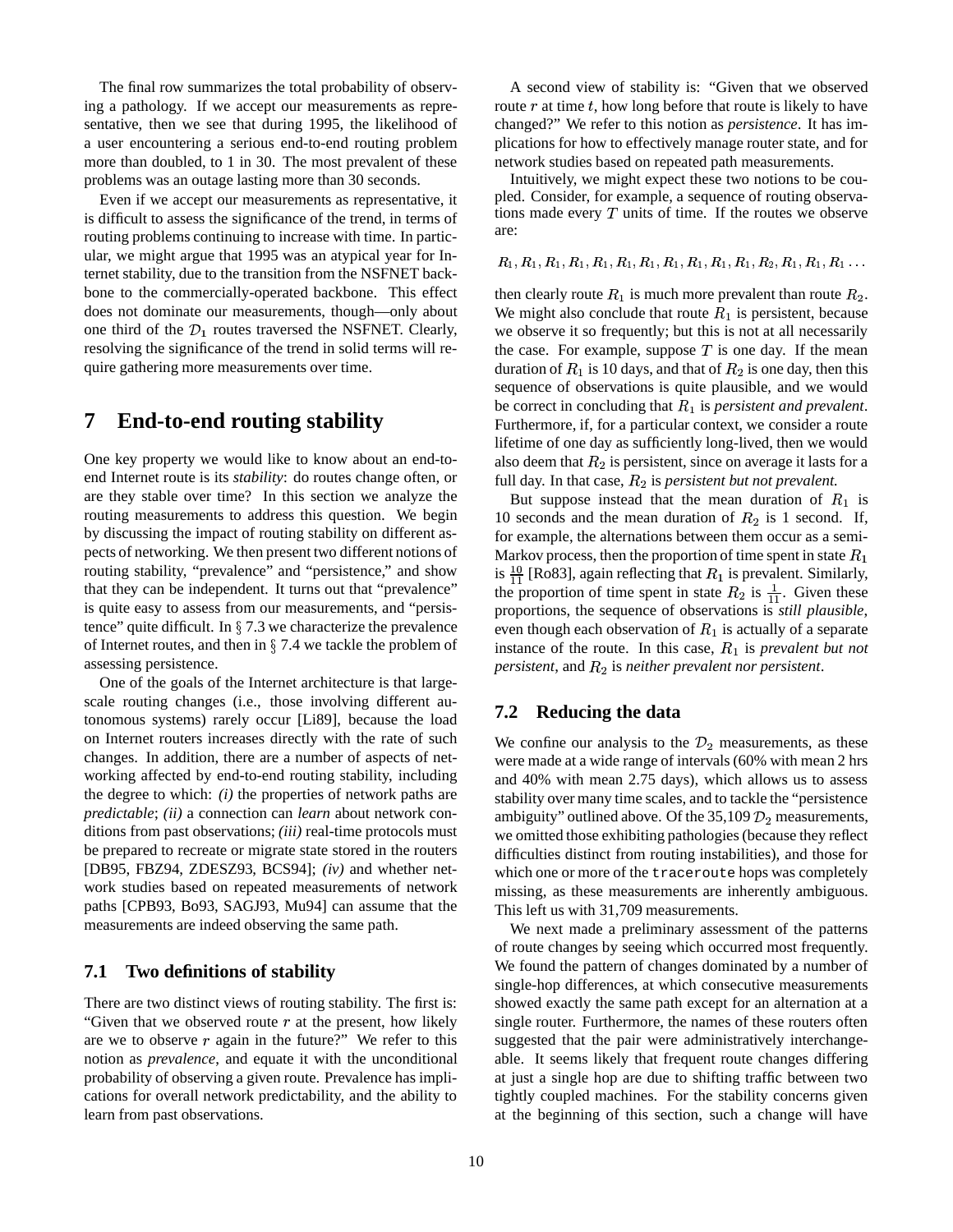

Figure 6: Fraction of observations finding the dominant route, for all virtual paths, at all granularities

little consequence, provided the two routers are co-located. We identified 5 such pairs of "tightly coupled" routers and merged each pair into a single router for purposes of assessing stability.

Finally, we reduced the routes to three different levels of *granularity*: considering each route as a sequence of Internet hostnames (*host* granularity), as a sequence of cities (*city* granularity), and as a sequence of AS's (*AS* granularity). The use of city and AS granularities introduces a notion of "major change" as opposed to "any change." Overall, 57% of the route changes at host granularity were also changes at city granularity, and 36% of the changes at host granularity were also changes at AS granularity.

## **7.3 Routing Prevalence**

In this section we look at routing stability from the standpoint of *prevalence*: how likely we are, overall, to observe a particular route (per  $\S$  7.1). We associate with prevalence a parameter  $\pi_r$ , the steady-state probability that a virtual path at an arbitrary point in time uses a particular route  $r$ ; and, because of PASTA, our sampling gives us an unbiased estimator of  $\pi_r$  computed as:  $\hat{\pi}_r = k_r/n$ .

For a particular virtual path  $p$ , let  $n_p$  be the total number of traceroutes measuring that virtual path, and  $k_p$  be the number of times we observed the *dominant* route, meaning the route that appeared most often. We focus our analysis on  $\hat{\pi}_{\text{dom p}} = k_p/n_p$ , the prevalence of the dominant route.

Figure 6 shows the cumulative distribution of the prevalence of the dominant routes over all 1,054 virtual paths measured in  $\mathcal{D}_2$ , for the three different granularities. For example, when viewed at host granularity (i.e., as a series of Internet routers), about 30% of the paths had a dominant route with a prevalence of 60% or less. For the other 70% of the paths, the same series of routers was observed for those paths more than 60% of the time.

Similarly, if we view paths in terms of the series of cities visited along the path (city granularity), then from the figure we find that for only about 10% of the paths was the prevalence 60% or less. This means that for 10% of the Internet paths in our study, the most common series of cities taken by a route along those paths showed up in 60% or fewer of the observations of the path. For the remaining 90% of the paths, the most common series of cities was observed more than 60% of the time.

There is clearly a wide range in prevalence, particularly for host granularity. For example, for the virtual path between pubnix and austr, in 46 measurements we observed 9 distinct routes at host granularity, and the dominant route was observed only 10 times, leading to  $\hat{\pi}_{\text{dom}} = 0.217$ . On the other hand, at host granularity more than 25% of the virtual paths exhibited only a single route ( $\hat{\pi}_{dom} = 1$ ). For city and AS granularities, the spread in  $\hat{\pi}_{dom}$  is more narrow, as we would expect.

A key figure to keep in mind from this plot, however, is that while there is a wide range in the distribution of  $\hat{\pi}_{dom}$ over different virtual paths, its *median* value at host granularity is 82%. That is, for half of the virtual paths measured, the same route was observed 82% or more of the time. From this, we argue that *in general, Internet paths are strongly dominated by a single route,* where "dominated" means that we are likely to repeatedly observe that same route when measuring at random points in time.

Furthermore, if we are interested in routing at coarser granularities than individual routers, then the statement holds more strongly. The median value of  $\hat{\pi}_{dom}$  is 97% at city granularity, and 100% at AS granularity. The corresponding findings are *in general, Internet paths are very strongly dominated by the same set of cities, and also the same AS's.*

Previous traffic studies, however, have shown that many characteristics of network traffic exhibit considerable siteto-site variation [Pa94], so it behooves us to assess the differences in  $\hat{\pi}_{\text{dom}}$  between the sites in our study. To do so, for each site s we compute  $\hat{\pi}_{src s}$  and  $\hat{\pi}_{dst s}$ , the estimated conditional probabilities of observing a dominant route aggregated over all virtual paths with source or destination  $s$ , respectively.

Studying  $\hat{\pi}_{\text{src s}}$  and  $\hat{\pi}_{\text{dst s}}$  for different sites and at different granularities reveals considerable site-to-site variation. For example, at host granularity, the prevalence of the dominant routes originating at the ucl source is under 50% (we will see why in  $\S$  7.4.1), and for bnl, sintef1, sintef2, and pubnix is around 60%, while for ncar, ucol, and unij it is just under 90%.

We can summarize routing prevalence as follows: *In general, Internet paths are strongly dominated by a single route, but, as with many aspects of Internet behavior, we also find significant site-to-site variation.*

## **7.4 Routing Persistence**

We now turn to the more difficult task of assessing the *persistence* of routes: How long they are likely to endure before changing. As illustrated in  $\S$  7.1, routing persistence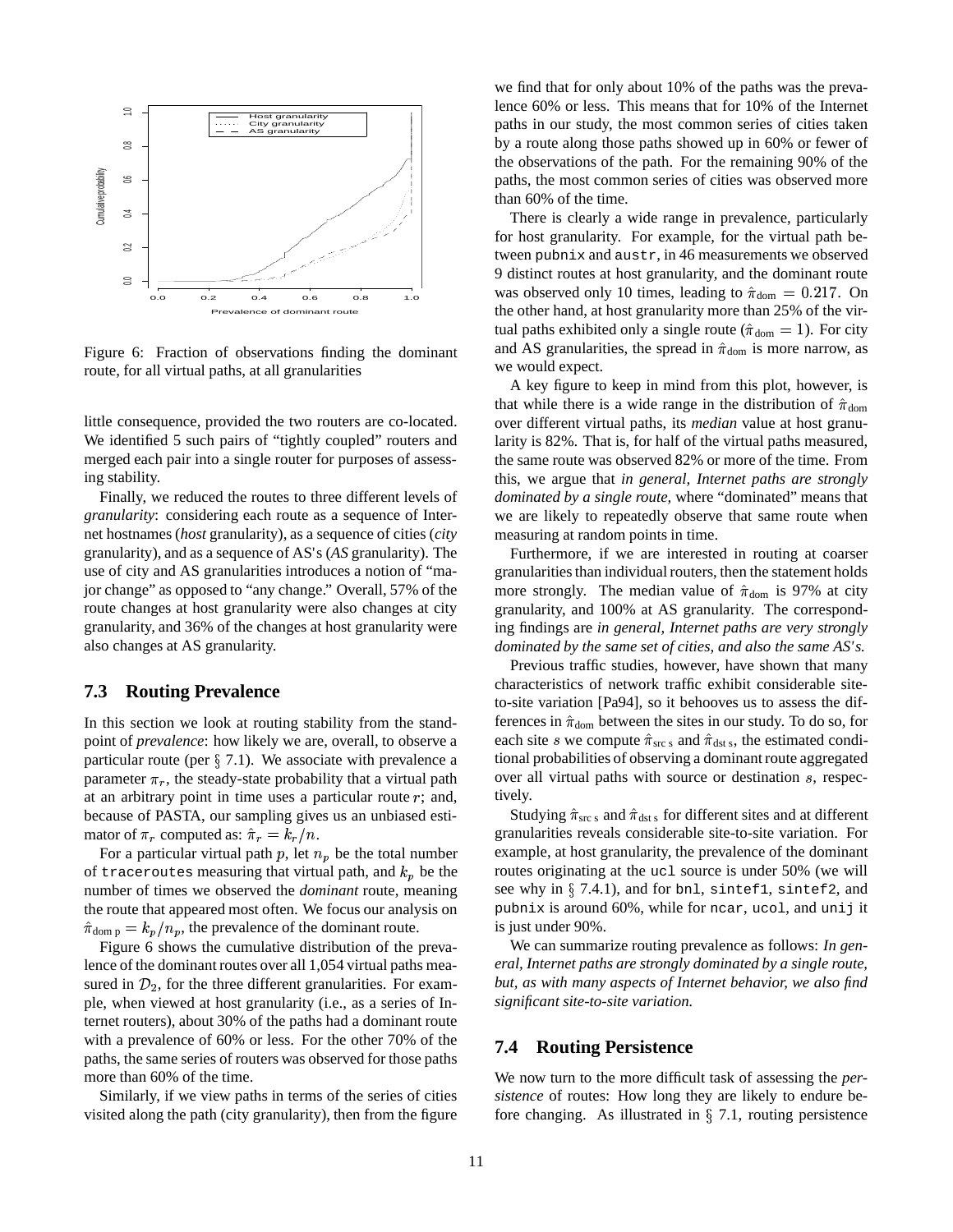can be difficult to evaluate because a series of measurements at particular points in time do not necessarily indicate a lack of change *and then change back* in between the measurement points. Thus, to accurately assess persistence requires first determining if routing alternates on short time scales. If not, then we can trust shortly spaced measurements observing the same route as indicating that the route did indeed persist during the interval between the measurements. The shortly spaced measurements can then be used to assess whether routing alternates on medium time scales, etc. In this fashion, we aim to "bootstrap" ourselves into a position to be able to make sound characterizations of routing persistence across a number of time scales.

#### **7.4.1 Rapid route alternation**

We have already identified two types of rapidly alternating routes, those due to "flutter" and those due to "tightly coupled" routers. We have separately characterized fluttering  $(\S$  6.4) and consequently have not included paths experiencing flutter in this analysis. As mentioned in  $\S$  7.2, we merged tightly coupled routers into a single entity, so their presence also does not further affect our analysis.

We first looked at those traceroute measurements that were made less than 60 seconds apart. There were only 54 of these, but all of them were of the form " $R_1, R_1$ "—i.e., both of the measurements observed the same route. This provides credible, though not definitive, evidence that there are no additional widespread, high-frequency routing oscillations, other than those we have already characterized. Consequently, we can plausibly trust measurements made at somewhat longer intervals apart as not missing high-frequency changes, which allows us to bootstrap our analysis so we can now assess how often network paths exhibit mediumfrequency routing oscillations.

We next looked at measurements made less than 10 minutes apart. There were 1,302 of these (including the 54 less than 60 seconds apart), and 40 *triple* observations (three observations all within a ten minute interval). The triple observations allow us to double check for the presence of highfrequency oscillations: if we observe the pattern  $R_1, R_2, R_1$ or  $R_1, R_2, R_3$ , then we are likely to miss some route changes when using only two measurements 10 minutes apart. If we only observe  $R_1, R_1, R_1; R_1, R_2, R_2;$  or  $R_1, R_1, R_2$ , then measurements made 10 minutes apart are not missing shortlived routes. Of the 40 triple observations, all were of one of the latter forms.

The 1,302 ten-minute observations included 25 instances of a route change  $(R_1, R_2)$ . This suggests that the likelihood of observing a route change over a ten minute interval is not negligible, and requires further investigation before we can look at more widely spaced measurements.

A natural question to ask concerning 10-minute changes is whether just a few sites are responsible for most of them. For each site s, let  $N_{\rm src}^{10}$  be the number of 10-minute pairs of measurements originating at s, and  $X_{\text{src}}^{10}$  be the num-

ber of pairs reflecting a routing change. Similarly, define  $N_{\text{dst s}}^{10}$  and  $X_{\text{dst s}}^{10}$  for those pairs of measurements with destination s. We can then define:  $P_{\text{src s}}^{10} = X_{\text{src s}}^{10}/N_{\text{src s}}^{10}$ , and similarly for  $P_{\text{dst s}}^{10}$ .  $P_{\text{src s}}^{10}$  ( $P_{\text{dst s}}^{10}$ ) gives the estimated probability that a pair of ten-minute observations of virtual paths with source (destination)  $s$  will show a routing change. By sorting sites based on  $P_{\text{src}}^{10}$  and  $P_{\text{dst}}^{10}$ , we then identify those that appear particularly prone to be associated with a rapid routing change. These outliers then merit further investigation, to see whether we can identify an underlying cause for the rapid changes.

For example, one clear outlier identified by inspecting  $P_{\text{dst s}}^{10}$  is austr. For it, we find that all of the routing changes (which involve a number of different source sites) take place at the point-of-entry into Australia. The changes are either the first Australian hop of vic.gw.au, in Melbourne, or act.gw.au, in Canberra, or serial4-6.pad-core2. sydney.telstra.net in Sydney followed by an additional hop to nsw.gw.au (also in Sydney). These are the only points of change: before and after, the routes are unchanged. Thus, the destination austrexhibits rapid (time scale of tens of minutes) changes in its incoming routing. As such, the routing *to* austr is not at all persistent.

However, for another  $P_{\text{dst}}^{10}$  outlier, sandia, the story is different. Its changes occurred only along the virtual path originating at sri, and reflected a change localized to MCINET in San Francisco. Had this change been more often observed, we might have decided that the two pairs of routers in question were "tightly coupled"  $(\S$  7.2), but they were responsible for changes only between sri and sandia. Thus, we can deal with this outlier by eliminating the virtual path  $sri \Rightarrow$  sandia from further analysis of lower-frequency routing changes, but we can keep all the other virtual paths with destination sandia.

In addition to the destination austr, a similar analysis of  $P_{\rm src}^{10}$  s points up ucl, ukc, mid, and umann as outliers. Both ucl and ukc had frequent oscillations between two sets of routers for the path between London and Washington, D.C. (One set of routers also included an AS not present in the other set.) For mid and umann, however, the changes did not have a clear pattern, and their prevalence could be due simply to chance.

On the basis of this analysis, we conclude that the sources ucl and ukc, and the destination austr, suffer from significant, high-frequency oscillation, and exclude them from further analysis. After removing any measurements originating from the first two or destined to austr, we then looked at the range of values for  $P_{\text{src}}^{10}$  and  $P_{\text{dst}}^{10}$ . Both of these had a median of 0 observed changes, and a maximum corresponding to about 1 change per 60 minutes of observation. On this basis (at most 1 change per hour), we believe we are on firm ground treating pairs of measurements between these sites, made less than an hour apart, and both observing the same route, as consistent with that route having persisted unchanged between the measurements. Consequently, we can now bootstrap our analysis to the next larger time scale, on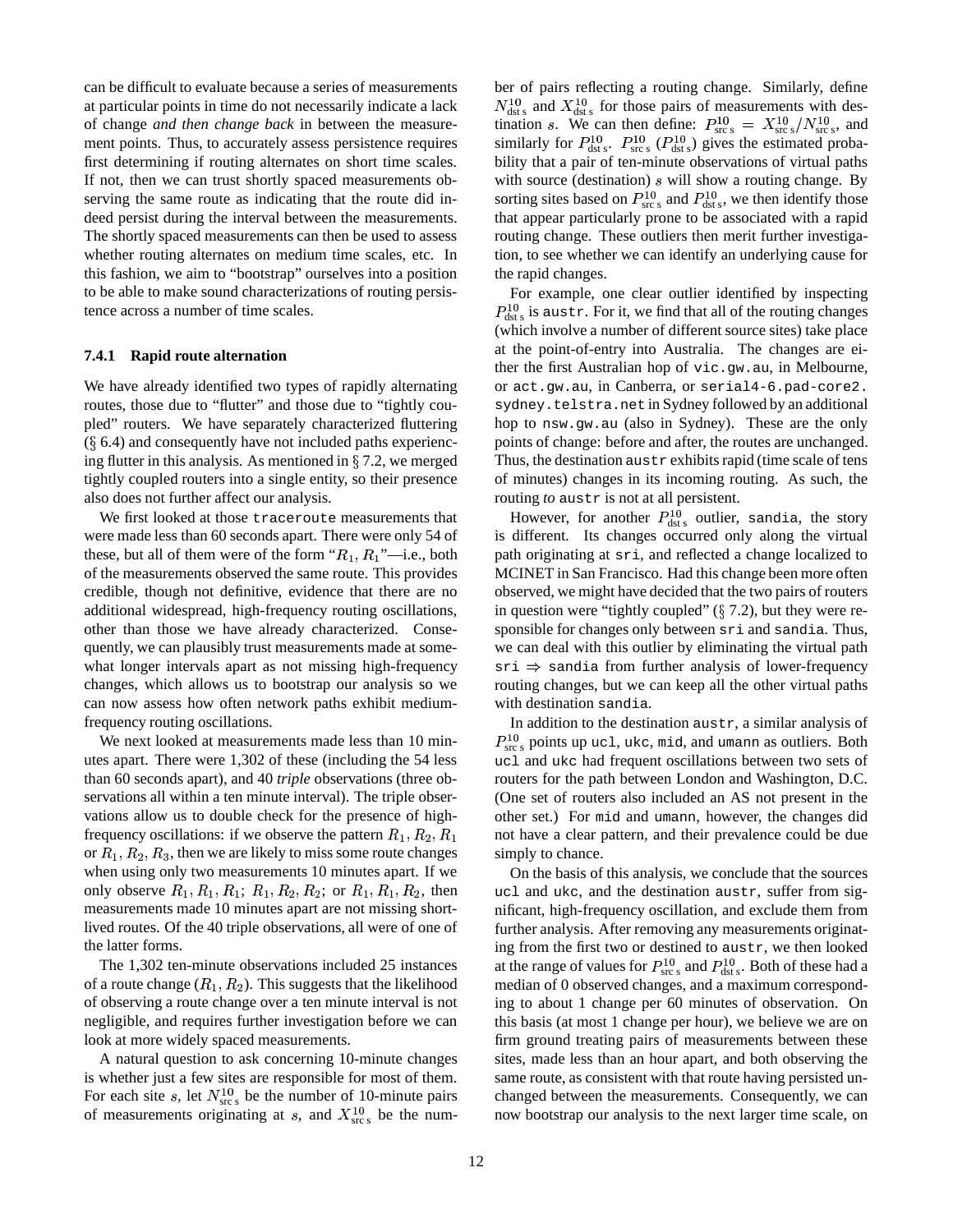the assumption that two observations of a virtual path made less than an hour apart will not completely miss a routing change.

#### **7.4.2 Medium-scale route alternation**

Given the findings that, except for a few sites, route changes do not occur on time scales less than an hour, we now turn to analyzing those measurements made an hour or less apart to determine what they tell us about medium-scale routing persistence. We proceed much as in  $\S$  7.4.1. Let  $P_{\text{src}}^{\text{hr}}$  and  $\frac{1}{2}$   $\frac{1}{2}$   $\frac{1}{2}$   $\frac{1}{2}$   $\frac{1}{2}$   $\frac{1}{2}$   $\frac{1}{2}$   $\frac{1}{2}$   $\frac{1}{2}$   $\frac{1}{2}$   $\frac{1}{2}$   $\frac{1}{2}$   $\frac{1}{2}$   $\frac{1}{2}$   $\frac{1}{2}$   $\frac{1}{2}$   $\frac{1}{2}$   $\frac{1}{2}$   $\frac{1}{2}$   $\frac{1}{2}$   $\frac{1}{2}$   $\frac{1}{2$  $q_{\text{dst s}}^{\text{thr}}$  be the analogs of  $P_{\text{src s}}^{10}$  and  $P_{\text{dst s}}^{10}$ , but now for measurements made an hour or less apart. After eliminating the rapidly oscillating virtual paths previously identified, we have 7,453 pairs of measurements to assess, encompassing 904 source/destination pairs.

The data also included 1,517 triple observations spanning an hour or less. Of these, only 10 observed the pattern  $R_1, R_2, R_1$  or  $R_1, R_2, R_3$ , indicating that, in general, two observations of these virtual paths spaced an hour apart are not likely to miss a routing change.

An analysis similar to that above quickly identified virtual paths originating from bnl as exhibiting rapid changes. These changes are almost all due to oscillation between llnl-satm.es.net and pppl-satm.es.net. (The first is in California, the second in New Jersey). ESNET oscillations also occurred on one-hour time scales in traffic between lbl (and lbli) and the Cambridge sites, near, harv, and mit.

The other prevalent oscillation we found was between the source umann and the destinations ucl and ukc. Here the alternation was between a British Telecom router in Switzerland and another in the Netherlands.

Eliminating these oscillating virtual paths leaves us with 6,919 measurement pairs (and 82% of the initial source/destination pairs). These virtual paths all have low rates of routing changes, with the median  $P_{\text{src s}}^{\text{hr}}$  and  $P_{\text{dst s}}^{\text{hr}}$  the dur correspond to one routing change per 1.5 days, and the maximum to one change per 12 hours.

#### **7.4.3 Large-scale route alternation**

Given that, after removing the oscillating paths discussed above, we expect at most on the order of one route change per 12 hours, we now can further bootstrap our analysis to include measurements less than 6 hours apart of the remaining virtual paths, in order to assess longer-term route changes. There were 15,171 such pairs of measurements, encompassing 860 source/destination pairs. As 6 hours is significantly larger than the mean 2 hour sampling interval, not surprisingly we find many triple measurements spanning less than 6 hours. But of the 10,660 triple measurements, only 75 included a route change of the form  $R_1, R_2, R_1$  or  $R_1, R_2, R_3,$ indicating that, for the virtual paths to which we have now narrowed our focus, we are still not missing many routing changes using measurements spaced up to 6 hours apart.



Figure 7: Estimated distribution of long-lived route durations

Employing the same analysis, we first identify sintef1 and sintef2 as outliers, both as source and as destination sites. The majority of their route changes turn out to be oscillations between two sets of routers, each alternating between visiting or not visiting Oslo. Two other outliers at this level are traffic to or from sdsc, which alternates between two different pairs of CERFNET routers in San Diego, and traffic originating from mid, which alternates between two MIDNET routers in St. Louis.

Eliminating these paths leaves 11,174 measurements of the 712 remaining virtual paths. The paths between the sites in these remaining measurements are quite stable, with a maximum transition rate for any site of about one change every two days, and a median rate of one per four days.

#### **7.4.4 Duration of long-lived routes**

We term the remaining measurements as corresponding to "long-lived" routes. For these, we might hazard to estimate the durations of the different routes as follows. We suppose that we are not completely missing any routing transitions, an assumption based on the overall low rate of routing changes. Then for a sequence of measurements all observing the same route, we assume that the route's duration was at least the span of the measurements. Furthermore, if at time  $t_1$  we observe route  $R_1$  and then the next measurement at time  $t_2$  observes route  $R_2$ , we make a "best guess" that route  $R_1$  terminated and route  $R_2$  began half way between these measurements, i.e., at time  $\frac{t_1+t_2}{2}$ .

Figure 7 shows the distribution of the estimated durations of the "long-lived" routes. Even keeping in mind that our estimates are rough, it is clear that the distribution of longlived route durations has two distinct regions, with many of the routes persisting for 1-7 days, and another group persisting for several weeks. About half the routes persisted for under a week, but the half of the routes lasting more than a week accounted for 90% of total persistence. This means that if we observe a virtual path at an arbitrary point in time, *and we are not observing one of the numerous, more rapidly*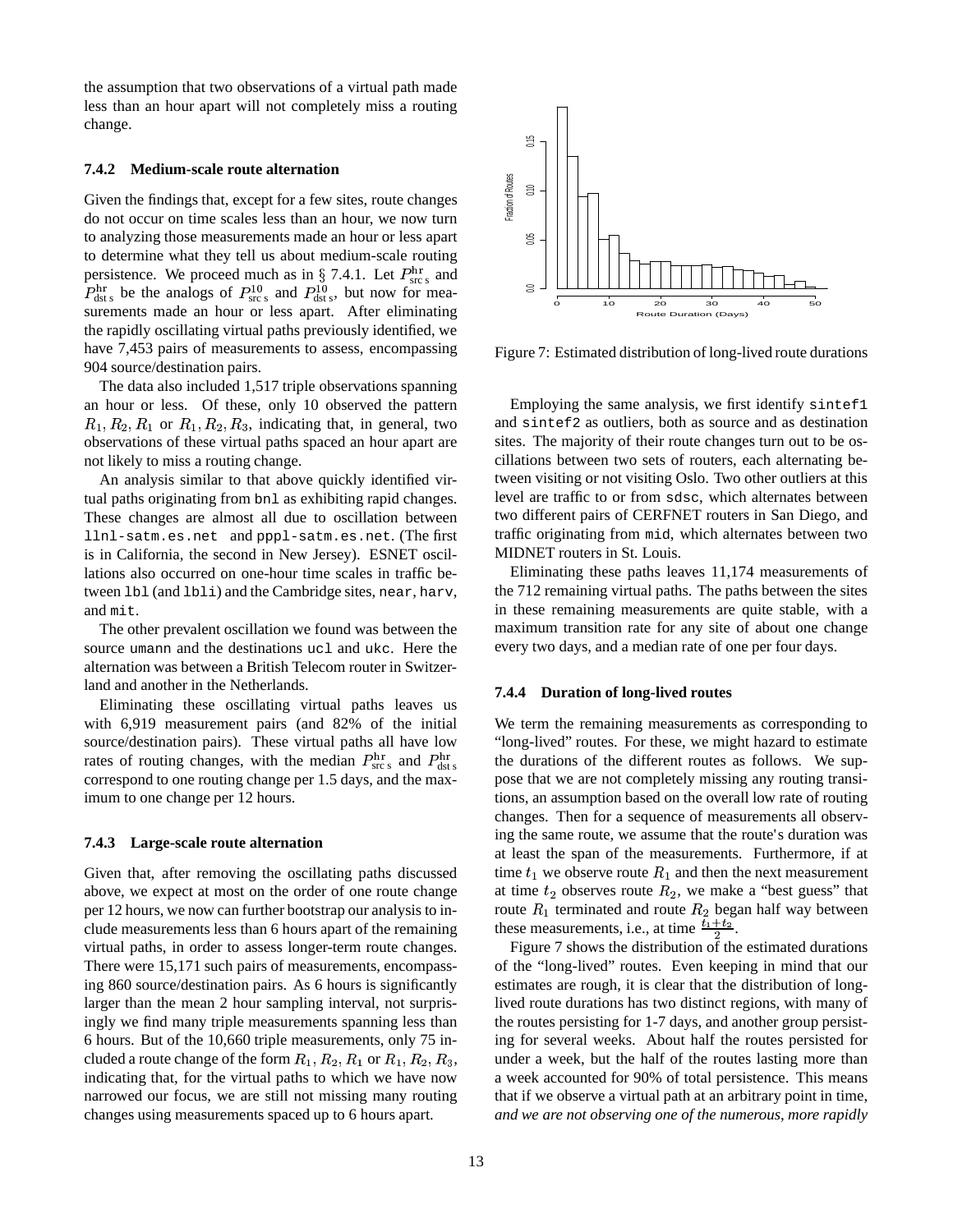| Time scale      | $\frac{0}{0}$ | <b>Notes</b>                                    |
|-----------------|---------------|-------------------------------------------------|
| seconds         | N/A           | "Flutter" for purposes of load balancing.       |
|                 |               | Treated separately, as a pathology, and not in- |
|                 |               | cluded in the analysis of persistence.          |
| minutes         | N/A           | "Tightly-coupled routers." We identified        |
|                 |               | five instances, which we merged into single     |
|                 |               | routers for the remainder of the analysis.      |
| 10's of minutes | 9%            | Frequent route changes inside the network. In   |
|                 |               | some cases involved routing through different   |
|                 |               | cities or AS's.                                 |
| hours           | 4%            | Usually intra-network changes.                  |
| $6+ hours$      | 19%           | Also intra-network changes.                     |
| days            | 68%           | Two regions. 50% of routes persist for under    |
|                 |               | 7 days. The remaining 50% account for 90%       |
|                 |               | of the total route lifetimes.                   |

Table 3: Summary of persistence at different time scales

*oscillating paths outlined in the previous sections*, then we have about a 90% chance of observing a route with a duration of at least a week.

#### **7.4.5 Summary of routing persistence**

We summarize routing persistence as follows. First, *routing changes occur over a wide range of time scales, ranging from seconds to days.* Table 3 lists different time scales over which routes change. The second column gives the percentage of all of our measured virtual paths (source/destination pairs) that were affected by changes at the given time scale. (The first two rows show "N/A" in this field because the changes were due to a very small, and hence not representative, set of routers.) The final column gives associated notes.

One important point apparent from the table is that routing changes on shorter time scales (fewer than days) happen *inside the network* and not at the stub networks. Thus, *those changes observed in our measurements are likely to be similar to those observed by most Internet sites*.

Finally, two thirds of the Internet paths we studied had quite stable routes, persisting for days or weeks. This finding accords with [Ch93] and [LMJ97], both of whom found that most networks are nearly quiescent (in terms of routing changes) while a few exhibit frequent routing fluctuations.

# **8 Routing symmetry**

We now analyze the measurements to assess the degree to which routes are *symmetric* or *asymmetric*. We confine ourselves to studying "major" asymmetries, in which the sequence of cities or AS's visited by the routes for the two directions of a virtual path differ.

Routing symmetry affects a number of aspects of network behavior. When attempting to assess the one-way propagation time between two Internet hosts, the common practice is to assume it is well approximated as half of the round-trip time (RTT) between the hosts [CPB93]. The Network Time Protocol (NTP) needs to make such an assumption when synchronizing clocks between widely separated hosts [Mi92].

Claffy and colleagues studied variations in one-way latencies between the United States, Europe, and Japan [CPB93]. They discuss the difficulties of measuring *absolute* differences in propagation times in the absence of separatelysynchronized clocks, but for their study they focussed on *variations*, which does not require synchronization of the clocks. They found that the two opposing directions of a path do indeed exhibit considerably different latency variations, in part due to different congestion levels, and in part due to unidirectional routing changes.

Routing asymmetry also potentially complicates network measurement, trouble-shooting, accounting, and the utility of routers establishing *anticipatory flow state* when they observe a new flow from  $A$  to  $B$  that is likely to generate a return flow from  $B$  to  $A$  [CBP95].

Finally, routing asymmetry complicates network troubleshooting, because it increases the likelihood that a network problem apparent in one direction along a virtual path cannot be detected in the other direction.

We note that because of the use of "reverse path forwarding" in Internet multicast routing protocols [DC90], it is sometimes assumed that routing asymmetry has a deleterious effect on multicast routing. However, this is not the case: a routing asymmetry merely leads to the construction of asymmetric multicast routing trees for different senders in a multicast group. In particular, it does not lead to any loss of connectivity within a multicast group.

### **8.1 Sources of routing asymmetry**

Routing asymmetries can arise whenever the link "cost" metrics used to choose between different routing paths themselves contain an asymmetry along the two directions of a link. This can occur due to the link itself having a genuine asymmetric cost (e.g., differing bandwidth or payment scheme along the two directions), or due to configuration errors or inconsistencies.

Another mechanism introducing asymmetry—one rooted in the economics of a commercial Internet and hence of possibly growing importance—concerns "hot potato" and "cold potato" routing. Suppose host  $A$  in California uses Internet Service Provider (ISP)  $I_A$ , and host  $B$  in New York uses  $I_B$ . Assume that both  $I_A$  and  $I_B$  provide Internet connectivity across the entire United States, and compete with one another commercially. When  $A$  sends a packet to  $B$ , the routers belonging to  $I_A$  must at some point transfer the packet to routers belonging to  $I_B$ . Since cross-country links are a scarce resource, both  $I_A$  and  $I_B$  would prefer that the other convey the packet across the country. If the inter-ISP routing scheme allows the upstream ISP  $(I_A, \text{ in our exam-}$ ple) to determine when to transfer the packet to  $I_B$ , then,

<sup>&</sup>lt;sup>3</sup>However, NTP features robust algorithms that will only lead to inconsistencies if the paths between two NTP communities are *predominantly* asymmetric, with similar differences in one-way times.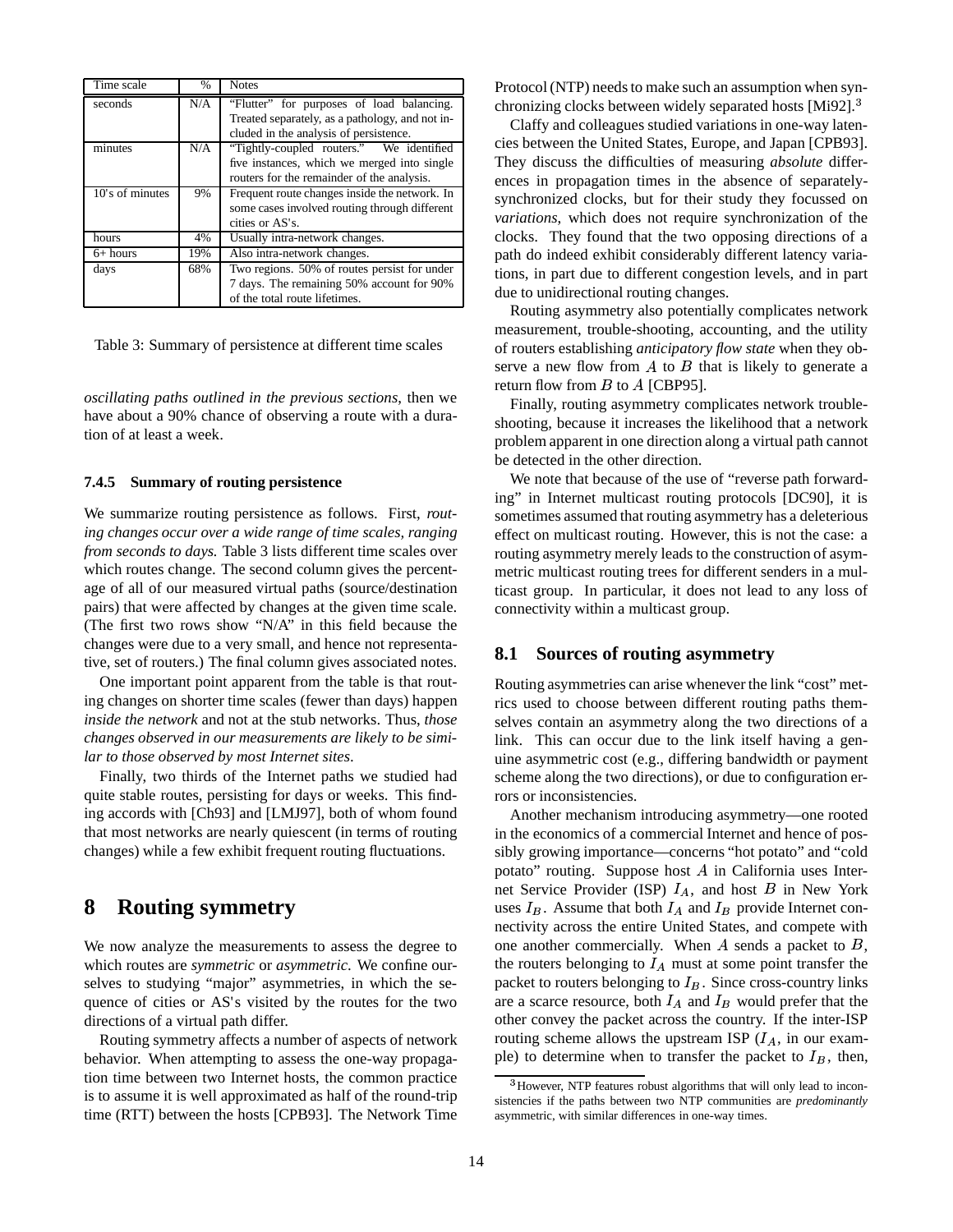due to the preference of avoiding the cross-country haul,  $I_A$  8.3 will elect to route the packet via  $I_B$  as soon as possible. This form of routing is known as "hot potato." In our example, it leads to  $I_A$  transferring the packet to  $I_B$  in California. But when  $B$  sends traffic to  $A$ ,  $I_B$  gets to make the decision as to when to forward the traffic to  $I_A$ , and with hot potato it will choose to do so in New York. Since the paths between California and New York used by  $I_A$  and  $I_B$  will in general be quite different, hot potato routing thus leads to a major routing asymmetry between  $A$  and  $B$ .

Conversely, if the *downstream* ISP can control where the upstream ISP transfers packets to it, then the result is "cold potato" routing, in which  $I_B$  instructs  $I_A$  that, to reach B, 9 Su  $I_A$  should forward packets to  $I_B$ 's New York network access point. The paths are the opposite of those resulting from hot potato routing, but the degree of asymmetry remains the same, and potentially large.

### **8.2 Analysis of routing symmetry**

In  $\mathcal{D}_1$  we did not make simultaneous measurements of the virtual paths  $A \Rightarrow B$  and  $B \Rightarrow A$ , which introduces ambiguity into an analysis of routing symmetry: if a measurement of  $A \Rightarrow B$  is asymmetric to a later measurement of  $B \Rightarrow A$ , ogy more to is that because the route is the same but asymmetric, or because the route changed?

In  $\mathcal{D}_2$ , however, the bulk of the measurements were *paired*  $(\S 4.1)$ , allowing us to unambiguously determine whether the route between A and B is symmetric. The  $\mathcal{D}_2$  measurements contain 11,339 successful pairs of measurements. Of these, we find that *49% of the measurements observed an asymmetric path that visited at least one different city*.

There is a large range, however, in the prevalence of asymmetric routes among virtual paths to and from the different sites. For example, 86% of the paths involving umann were asymmetric, because nearly all outbound traffic from umann traveled via Heidelberg, but none of the inbound traffic did. At the other end of the spectrum, only 25% of the paths involving umont were asymmetric (but this is still a significant amount).

If we consider autonomous systems rather than cities, then we still find asymmetry quite common: about 30% of the paired measurements observed different autonomous systems in the virtual path's two directions. The most common asymmetry was the addition of a single AS in one direction. This can reflect a major change, however, such as the presence or absence of SprintLink routers (the most common AS change).

Again, we find wide variation in the prevalence of asymmetry among the different sites. Fully 84% of the paths involving ucl were asymmetric, mostly due to some paths including JANET routers in London and others not  $(\S$  7.4.1), while only 7.5% of adv's paths were asymmetric at AS granularity.

## **8.3 Size of asymmetries**

We finish with a look at the size of the asymmetries. We find that the majority of asymmetries are confined to a single "hop" (just one city or AS different). For city asymmetries, though, about one third differed at two or more "hops." This corresponds to almost 20% of all the paired measurements in our study, and can indicate a very large asymmetry. For example, a magnitude 2 asymmetry between ucl and umann differs at the central city hops of Amsterdam and Heidelberg in one direction, and Princeton and College Park in the other!

# **9 Summary**

 *ogy more than doubled between the end of 1994 and the end* We have reported on an analysis of 40,000 end-to-end Internet route measurements, conducted between a diverse collection of Internet sites. The study characterizes pathological routing conditions, routing stability, and routing symmetry. For pathologies, we found a number of examples of routing loops, some persisting for hours; one instance of erroneous routing; a number of instances of "infrastructure failures," meaning that routing failed deep inside the network; and numerous outages lasting 30 seconds or more. Overall, we find that *the likelihood of encountering a major routing patholof 1995, rising from 1.5% to 3.3%.*

For routing stability, we defined two types of stability, "prevalence," meaning the overall likelihood that a particular route is encountered, and "persistence," the likelihood that a route remains unchanged over a long period of time. We find that *Internet paths are heavily dominated by a single prevalent route, but that the time periods over which routes persist show wide variation*, ranging from seconds up to days. About 2/3's of the Internet paths had routes persisting for either days or weeks.

For routing symmetry, we looked at the likelihood that a virtual path through the Internet visits at least one different city in the two directions. At the end of 1995, this was the case half the time, and at least one different autonomous system was visited 30% of the time.

The presence of pathologies, short-lived routes, and major asymmetries highlights the difficulties of providing a consistent topological view in an environment as large and diverse as the Internet.

A constant theme running through our study is that of widespread variation. We repeatedly find that different sites or pairs of sites encounter very different routing characteristics. This finding matches that of [Pa94], which emphasizes that the variations in Internet traffic characteristics between sites are significant to the point that there is no "typical" Internet site. Similarly, there is no "typical" Internet path. But we believe the scope of the measurements provided by the  $N^2$  scaling property of the NPD framework gives us a solid understanding of the breadth of behavior we might expect to encounter—and how, from an end-point's view, routing in the Internet actually works.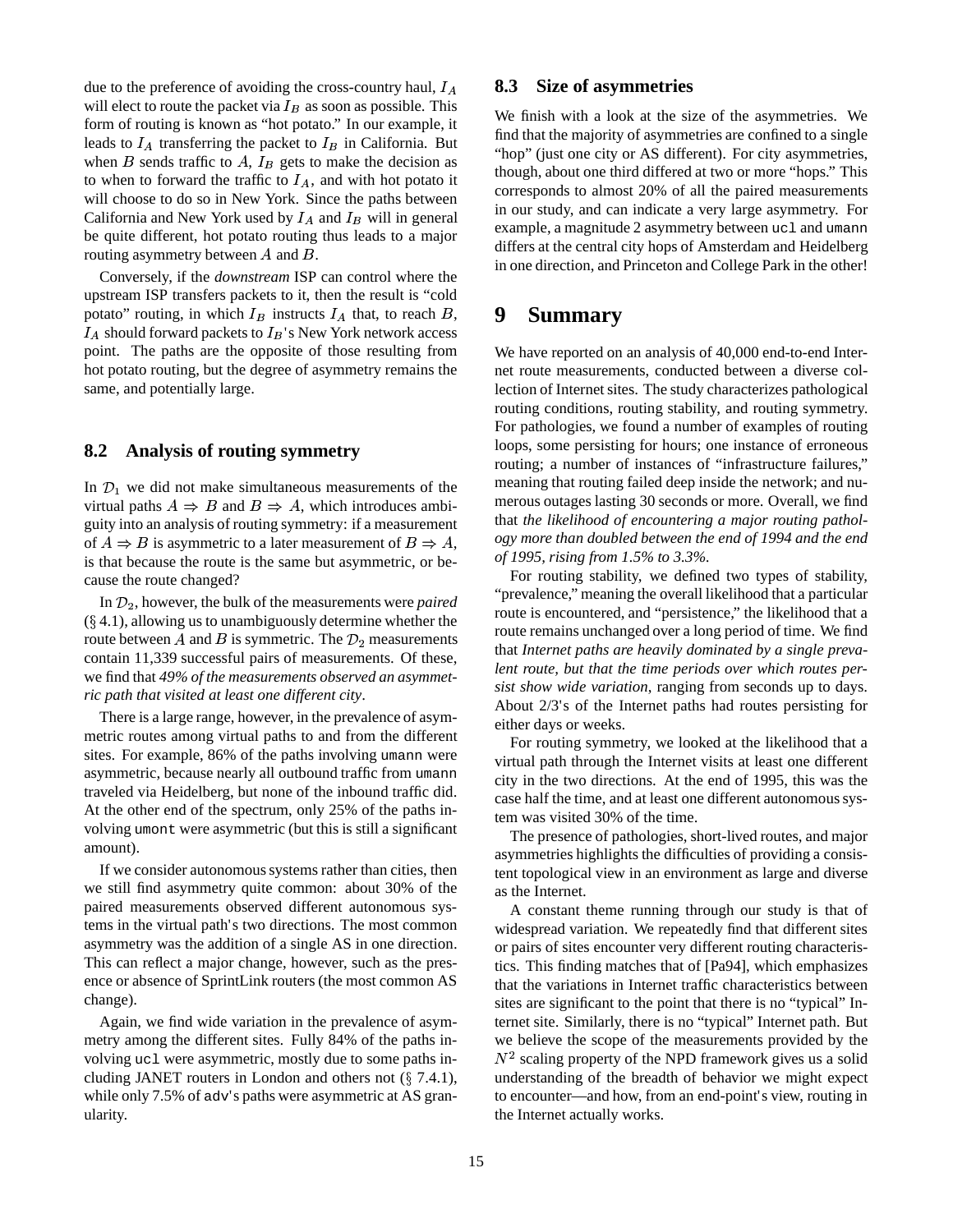# **10 Acknowledgements**

This work would not have been possible without the efforts of the many volunteers who installed the Network Probe Daemon at their sites. I am indebted to:

G. Almes and B. Camm (adv); J. Alsters (unij); J-C. Bolot (inria); H-W. Braun, K. Claffy, and B. Chinoy (sdsc); R. Bush (rain); J. Crowcroft and A. Ghosh (ucl); P. Danzig and K. Obraczka (usc); M. Eliot (sri); R. Elz (austr); T. Hagen (oce); S. Haug and H. Eidnes (sintef1, sintef2); J. Hawkinson (near and panix); TR Hein (xor); T. Helbig and W. Sinze (ustutt); P. Hyder (ncar); A. Jackson (sandia); K. Lance ( $austr2$ ); C. Leres ( $1b1$ ); K. Lidl ( $pubnix$ ); P. Linington, A. Ibbetson, P. Collinson, and I. Penny (ukc); S. McCanne (lbli); J. Milburn (korea); W. Mueller (umann); E. Nemeth, M. Schwartz, D. Grunwald, L. McGinley (ucol, batman); F. Pinard (umont); J. Polk and K. Bostic (bsdi); T. Satogata (bnl); D. Schmidt and M. Flory (wustl); S. Slaymaker and A. Hannan (mid); D. Wells and D. Brown (nrao); G. Wright (connix); J. Wroclawski (mit); C. Young and B. Karp (harv); and L. Zhang, M. Gerla, and S. Walton (ucla).

I am likewise indebted to K. Bostic, E. Nemeth, R. Stevens, G. Varghese, A. Albanese, W. Holfelder, and B. Lamparter for their invaluable help in recruiting NPD sites. Thanks too to P. Danzig, J. Mogul, and M. Schwartz for feedback on the NPD design.

This work greatly benefited from the efforts and insights of D. Ferrari, S. Floyd, J. Hawkinson, V. Jacobson, K. Lidl, M. Luby, S. McCanne, G. Minshall, C. Partridge, and J. Rice, all of whom gave detailed comments on earlier versions; from discussions with G. Almes, R. Elz, T. Hagen, J. Krawczyk, K. Lance, D. Liu, P. Love, J. Mahdavi, M. Mathis, D. Mills, and C. Villamizar; and from the comments of the anonymous reviewers.

Often to understand the behavior of particular routers or to determine their location, I asked personnel from the organization responsible for the routers. I was delighted at how willing they were to help, and in this regard would like to acknowledge:

V. Antonov, T. Bates, M. Behringer, P.G. Bilse, B. Carlsson, P. Cheng, G. Davies, S. Doran, B. Eriksen, A. Gupta, T. Hain, S. Harris, I. Hershman, K. Hoadley, S. Huddle, J. Jokl, K. Keith, H. Koch, C. Labovitz, T. Li, M. Lindgreen, T. Lindgreen, D. Long, B. Manning, M. Medin, K. Mitchell, R. Muit, C. Myers, T. Nielsen, R. Nuttall, M. Oros, M. Ramsey, J. Rauschenbach, D. Ray, B. Renaud, J. Soini, N. Titley, P. Vixie, and R. Zickefoose.

A preliminary analysis of  $\mathcal{D}_1$  was done by M. Stemm and K. Patel.

# **References**

- [Ba95] F. Baker, Ed., "Requirements for IP Version 4 Routers," RFC 1812, DDN Network Information Center, June 1995.
- [BDG95] C. Baransel, W. Dobosiewicz, and P. Gburzynski, "Routing in Multihop Packet Switching Networks: Gb/s Challenge," *IEEE Network*, 9(3), pp. 38-61, May/June 1995.
- [BM92] I. Bilinskis and A. Mikelsons, *Randomized Signal Processing*, Prentice Hall International, 1992.
- [Bo93] J-C. Bolot, "End-to-End Packet Delay and Loss Behavior in the Internet," *Proceedings of SIG-COMM '93*, pp. 289-298, September 1993.
- [BCS94] R. Braden, D. Clark, and S. Shenker, "Integrated Services in the Internet Architecture: an Overview," RFC 1633, DDN Network Information Center, June 1994.
- [BE90] L. Breslau and D. Estrin, "Design of Inter-Administrative Domain Routing Protocols," *Proceedings of SIGCOMM '90*, pp. 231-241, September 1990.
- [Ch93] B. Chinoy, "Dynamics of Internet Routing Information," *Proceedings of SIGCOMM '93*, pp. 45- 52, September 1993.
- [CBP95] K. Claffy, H-W. Braun and G. Polyzos, "A Parameterizable Methodology for Internet Traffic Flow Profiling," *IEEE JSAC*, 13(8), pp. 1481-1494 October 1995.
- [CPB93] K. Claffy, G. Polyzos and H-W. Braun, "Measurement Considerations for Assessing Unidirectional Latencies," *Internetworking: Research and Experience*, 4 (3), pp. 121-132, September 1993.
- [DC90] S. Deering and D. Cheriton, "Multicast Routing in Datagram Internetworks and Extended LANs," *ACM Transactions on Computer Systems*, 8(2), pp. 85-110, May 1990.
- [DB95] L. Delgrossi and L. Berger, Ed., "Internet Stream Protocol Version 2 (ST2), Protocol Specification—Version ST2+," RFC 1819, DDN Network Information Center, August 1995.
- [Do95] Sean Doran, "Route Flapping," with notes by Stan Barber, *http://www.nanog.org/ 2.95.NANOG.notes/route-flapping.html.*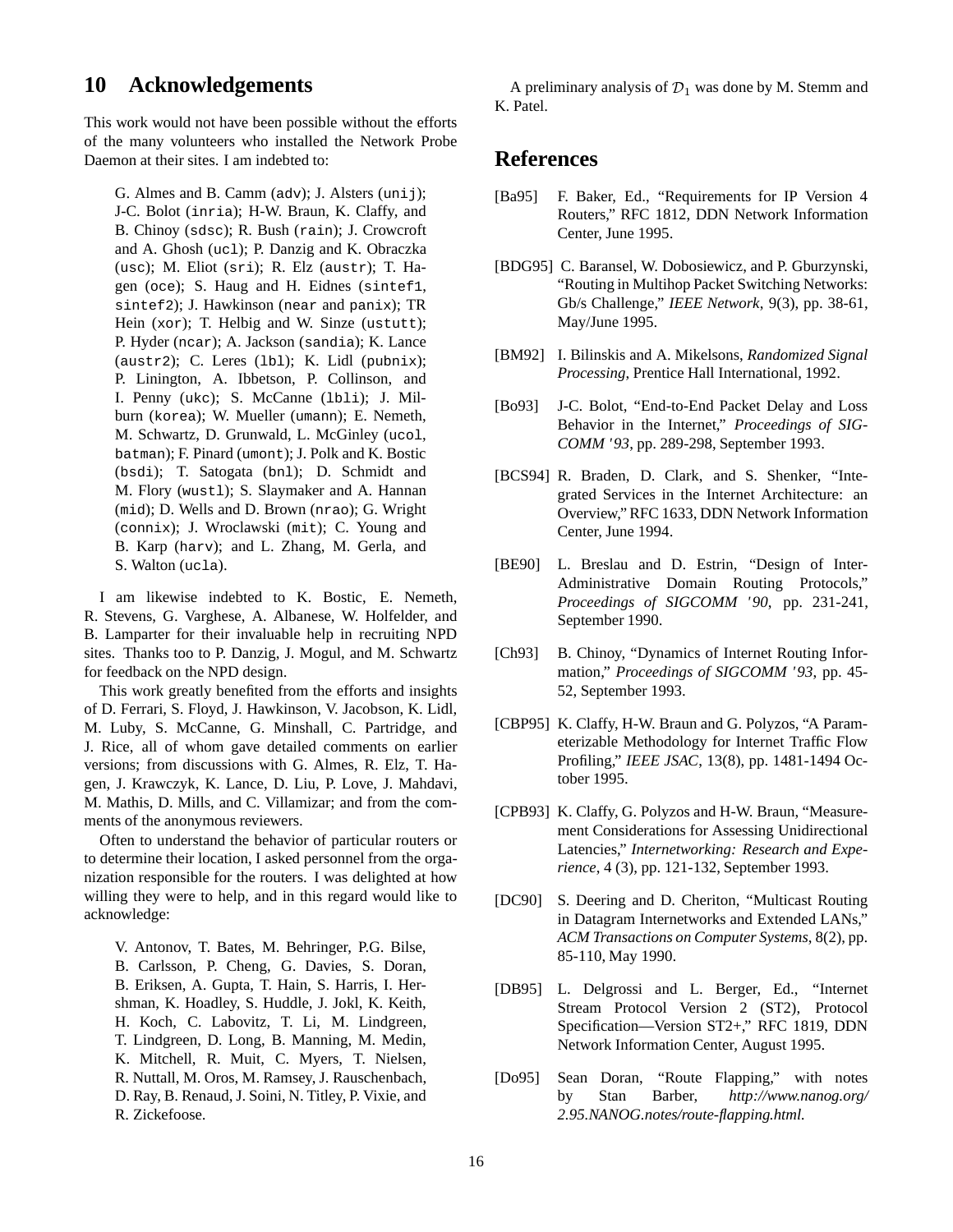- [ERH92] D. Estrin, Y. Rekhter and S. Hotz, "Scalable Inter-Domain Routing Architecture," *Proceedings of SIGCOMM '92*, pp. 40-52, August 1992.
- [FBZ94] D. Ferrari, A. Banerjea and H. Zhang, "Network support for multimedia: A discussion of the Tenet approach," *Computer Networks and ISDN Systems*, 26(10), pp. 1267-1280, July 1994.
- [FJ94] S. Floyd and V. Jacobson, "The Synchronization of Periodic Routing Messages," *IEEE/ACM Transactions on Networking*, 2(2), pp. 122-136, April 1994.
- [GK97] E. Gustafsson and G. Karlsson, "A Literature Survey on Traffic Dispersion," *IEEE Network*, 11(2), pp. 28-36, March/April 1997.
- [HK89] S. Hares and D. Katz, "Administrative Domains" and Routing Domains: A Model for Routing in the Internet," RFC 1136, Network Information Center, SRI International, Menlo Park, CA, December 1989.
- [Hu95] C. Huitema, *Routing in the Internet*, Prentice Hall PTR, 1995.
- [Ja89] V. Jacobson, *traceroute*, *ftp://ftp.ee.lbl.gov/ traceroute.tar.Z*, 1989.
- [KZ89] A. Khanna and J. Zinky, "The Revised ARPANET" Routing Metric," *Proceedings of SIGCOMM '89*, pp. 45-56, 1989.
- [LMJ97] C. Labovitz, G. Malan, and F. Jahanian, "Internet Routing Instability," to appear in *Proceedings of SIGCOMM '97*, September 1997.
- [Li89] M. Little, "Goals and Functional Requirements for Inter-Autonomous System Routing," RFC 1126, Network Information Center, SRI International, Menlo Park, CA, October 1989.
- [Lo95] M. Lottor, *ftp://nic.merit.edu/nsfnet/statistics*; October 1995.
- [MFR78] J. McQuillan, G. Falk and I. Richer, "A Review of the Development and Performance of the ARPANET Routing Algorithm," *IEEE Transactions on Communications*, 26(12), pp. 1802-1811, December 1978.
- [MRR80] J. McQuillan, I. Richer and E. Rosen, "The New Routing Algorithm for the ARPANET," *IEEE Transactions on Communications*, 28(5), pp. 711-719, May 1980.
- [Me95] Merit Network, Inc., *ftp://nic.merit.edu/nsfnet/ statistics/history.nets*; May 1995.
- [Me97] Merit Network, Inc., *http://www.merit.edu/ipma/ realtime/*, May 1997.
- [Mi92] D. Mills, "Network Time Protocol (Version 3): Specification, Implementation and Analysis," RFC 1305, Network Information Center, SRI International, Menlo Park, CA, March 1992.
- [Mu94] A. Mukherjee, "On the Dynamics and Significance of Low Frequency Components of Internet Load," *Internetworking: Research and Experience*, Vol. 5, pp. 163-205, December 1994.
- [Pa94] V. Paxson, "Empirically-Derived Analytic Models of Wide-Area TCP Connections," *IEEE/ACM Transactions on Networking*, 2(4), pp. 316-336, August 1994.
- [Pa97] V. Paxson, *Measurements and Analysis of End-to-End Internet Dynamics,* Ph.D. dissertation, University of California, Berkeley, April 1997.
- [PV88] R. Perlman and G. Varghese, "Pitfalls in the Design of Distributed Routing Algorithms," *Proceedings of SIGCOMM '88*, pp. 43-54, August 1988.
- [Pe91] R. Perlman, "A comparison between two routing protocols: OSPF and IS-IS," *IEEE Network*, 5(5), pp. 18-24, September 1991.
- [Pe92] R. Perlman, *Interconnections: Bridges and Routers,* Addison-Wesley, 1992.
- [RC92] Y. Rekhter and B. Chinoy, "Injecting Interautonomous System Routes into Intra-autonomous System Routing: a Performance Analysis," *Internetworking: Research and Experience*, Vol. 3, pp. 189-202, 1992.
- [Re95] Y. Rekhter, "Inter-Domain Routing: EGP, BGP, and IDRP," in [St95].
- [RL95] Y. Rekhter and T. Li, "A Border Gateway Protocol 4 (BGP-4)," RFC 1771, DDN Network Information Center, March 1995.
- [RG95] Y. Rekhter and P. Gross, "Application of the Border Gateway Protocol in the Internet," RFC 1772, DDN Network Information Center, March 1995.
- [Ri95] J. Rice, *Mathematical Statistics and Data Analysis*, 2nd edition, Duxbury Press, 1995.
- [Ro82] E. Rosen, "Exterior Gateway Protocol (EGP)," RFC 896, Network Information Center, SRI International, Menlo Park, CA, October 1982.
- [Ro83] S. Ross, *Stochastic Processes*, John Wiley & Sons, 1983.